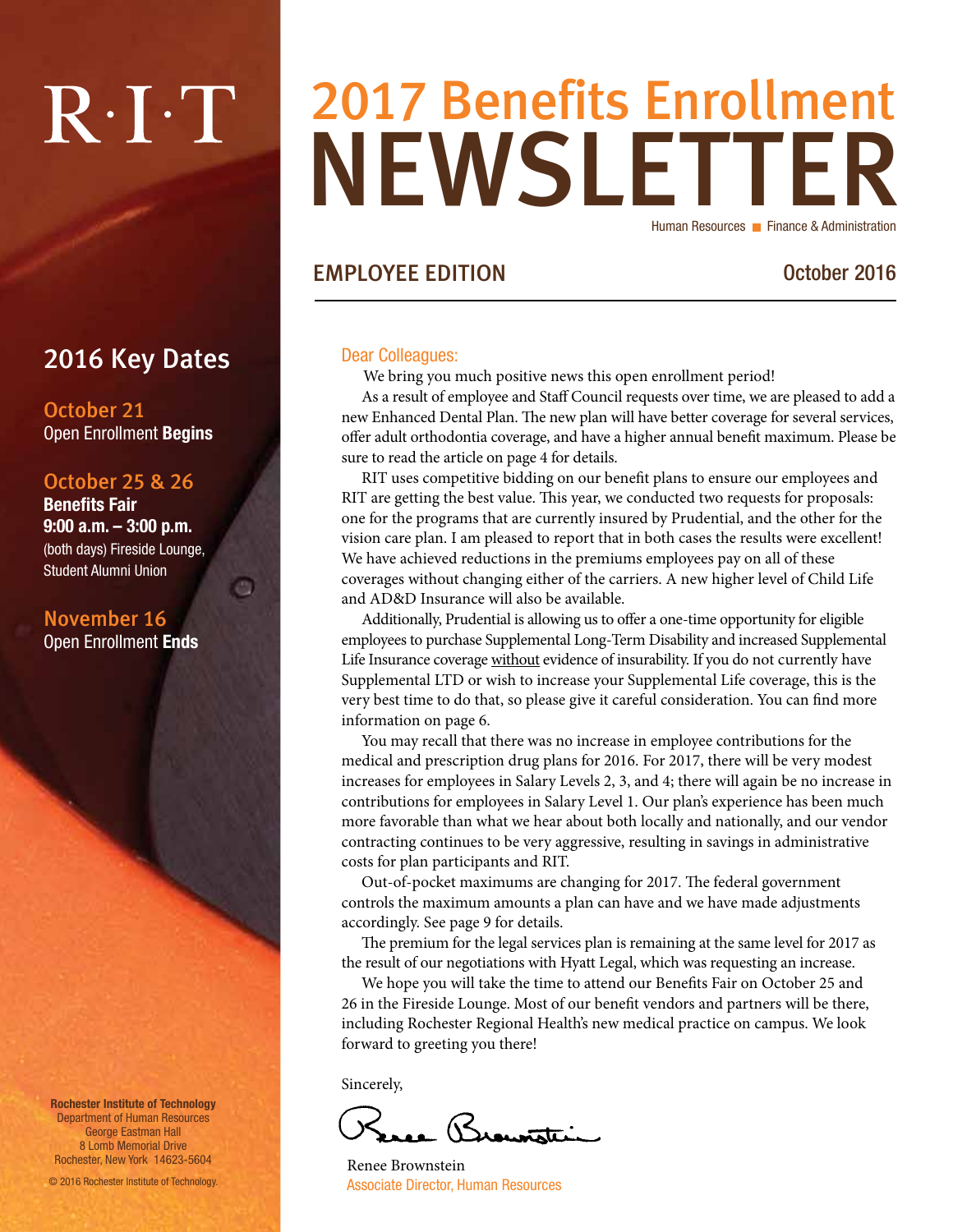### 2017 Open Enrollment News

#### WHO MUST ENROLL?

Your current medical, vision, dental, life, AD&D, LTD, legal services coverage, and Identity Theft Protection continues automatically into 2017. The Beneflex Dependent Day Care Spending Account and the Beneflex Health Care Spending Account do NOT continue automatically—if you want to participate in Beneflex for 2017, you MUST enroll.

#### YOUR ONLY OPPORTUNITY TO MAKE A CHANGE IS NOW

Please remember that the Benefits Open Enrollment period is **your only opportunity to enroll, change, or cancel most of your benefits elections**, unless you have a qualified family or employment status change during the year. These events include:

- **• Marriage**
- **• Birth or adoption of a child**
- **• Divorce**
- **• Death of a spouse or dependent**
- **• A change in employment** (e.g., spouse or child gaining or losing employment, or your status changing from part-time to full-time)

If you experience one of these events and want to elect, change, or cancel your coverage, under IRS rules, you must notify the Human Resources Department **within 31 days of the event**. Otherwise, you must wait until the next Open Enrollment for a January 1 effective date. In addition, please note that the event must be consistent with the change you want to make *(e.g., changing from two-person to family coverage after the birth of a child).* 

Different rules apply to changes under the dental plan. Refer to page 4 for details. Refer to the chart called *Mid-Year Benefits Enrollment Change Summary* at www.rit.edu/benefits under "Other Resources" for more details on making mid-year changes. To add a family member, proof of eligibility is required. See the Family Member Verification link on the benefits page of the HR website at **www.rit.edu/benefits**.



#### YOU CAN MAKE CHANGES TO THE FOLLOWING BENEFITS FOR A JANUARY 1, 2017 EFFECTIVE DATE:

- Medical
- Dental
- Vision
- Beneflex
- Legal Services Plan
- Supplemental LTD Insurance
- Supplemental, Spouse, and Child Life Insurance
- Supplemental, Spouse, and Child AD&D Insurance
- Identity Theft Protection

If you do not take action during the enrollment period, you will not be able to make changes to these benefits during the year, except as described at left. Your 2016 benefits elections for the benefits listed here will continue into 2017 EXCEPT for Beneflex. Your 2016 Beneflex election DOES NOT CONTINUE in 2017 automatically. If you want to participate in Beneflex for 2017, you MUST enroll.

#### EVIDENCE OF INSURABILITY

For 2017 only, there are less restrictive rules for the Evidence of Insurability (EOI) process. Refer to page 6 for information on when EOI is required.

If EOI is required, Prudential will send an email to your RIT email address in early December asking you to complete a questionnaire, which Prudential will review to determine if coverage will be approved. Your new coverage will not go into effect unless Prudential approves it and the new payroll contributions will not begin until Prudential approves the coverage.

RIT Human Resources will send an email to affected employees reminding them about the Prudential email. If you prefer to complete a paper form, please contact your benefits representative in the HR Department.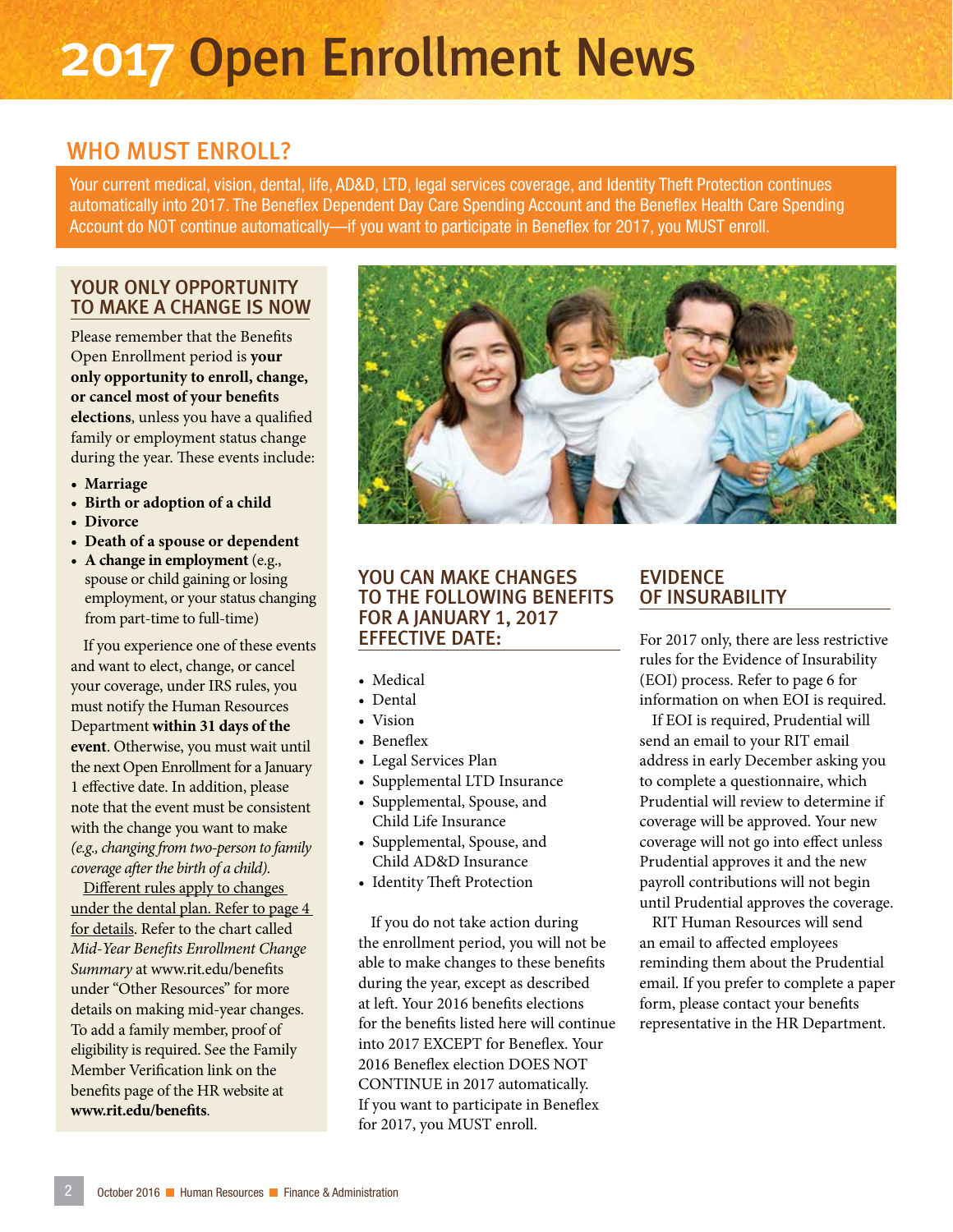#### REMINDERS—COVERAGE FOR CHILDREN

If you did not add a new baby to your medical, vision, or dental plan when the baby was born, Open Enrollment may be the time to do it. Children are eligible for benefits until age 26.

#### HOW TO ENROLL

You can make changes to your benefits, enroll in new benefits, or cancel coverage online using Employee Self-Service at **http://myinfo.rit.edu** (same place you access your online paystub).

We encourage you to take advantage of the many enrollment resources available to you. You will find the employee contribution information for the various benefits plans on pages 18-19. Additionally, your personalized contribution amounts for your benefits choices are displayed on the enrollment screens when you log in to Employee Self-Service.

While the online enrollment process is fairly simple, we have added detailed, step-by-step instructions to the HR website. Also, each online screen has

help text with important information. When you finish your enrollment, you will be able to print the confirmation page so you have a record of your elections for 2017. You will receive an email confirming your changes.

We have also scheduled several open lab sessions (see schedule below), staffed by HR representatives, where you can come, at your convenience, for help logging in to Self-Service and completing the enrollment process.

*A sign language interpreter will be provided upon request, subject to availability. Contact the Department of Access Services (DAS) directly at https://myaccess.rit.edu or x5-6281/V and x5-6242/TTY.*

|   |                       | Lab Schedule       |                            |
|---|-----------------------|--------------------|----------------------------|
| # | Date                  | Time               | <b>Location</b>            |
|   | Wednesday, November 2 | 11 $a.m. - 1 p.m.$ | Wallace Library, Room 3650 |
|   | Wednesday, November 9 | $7:30 - 9$ a.m.    | Wallace Library, Room 3650 |
|   | Monday, November 14   | $3 - 5$ p.m.       | Wallace Library, Room 3650 |

#### REMINDER ABOUT PRIVACY LAWS

Privacy laws prohibit health care providers and insurance companies from disclosing to another person, such as a family member, protected health information (PHI) related to your health coverage without your written authorization. Complete an authorization if you or a family member (age 18 or older) wish to designate an individual to receive information about your

health care coverage and protected health information.

For Excellus, the information is in the Manage Your Privacy link on the Excellus website. For OptumRx, the authorization form to download and complete is in the Tools & Resources section of the OptumRx website. For your health care providers, check with your riearch care providers, crieck with Under IRS regulations, raffle prizes may be taxable.<br>them about what they need.

#### October 25 & 26 2016 Benefits Fair

9:00 a.m. – 3:00 p.m. (both days)

Location: Fireside Lounge, Student Alumni Union

#### Representatives available from:

- Medical and Dental (Excellus BlueCross BlueShield)
- RIT Prescription Drug (OptumRx)
- Rochester Regional Health
- Wegmans Pharmacies
- Beneflex (Lifetime Benefit Solutions)
- Vision Care Plan (VSP)
- Retirement Plan Recordkeepers (Fidelity and TIAA)
- Life, AD&D, and Disability Insurance (Prudential)
- EAP Provider (GuidanceResources)
- Identity Theft Protection (Identity Force)
- Legal Services Plan (Hyatt)
- Pet Insurance (Nationwide) (25th only)
- New York's 529 College Savings Program
- Auto/Home Owner's Insurance (Mercer)
- Home Owner Partnership (City of Rochester)
- RIT's Better Me Employee Wellness Program
- RIT's Human Resources, Center for Professional Development (CPD), Dining Services, Ombuds Office, Staff Council, NTID Hearing Aid Shop, Digital Den, Information Security Office

Chair Massages Free Services including:

Blood Pressure Checks Body Fat Analysis

Enter and Win! Prize Drawings & Free Stuff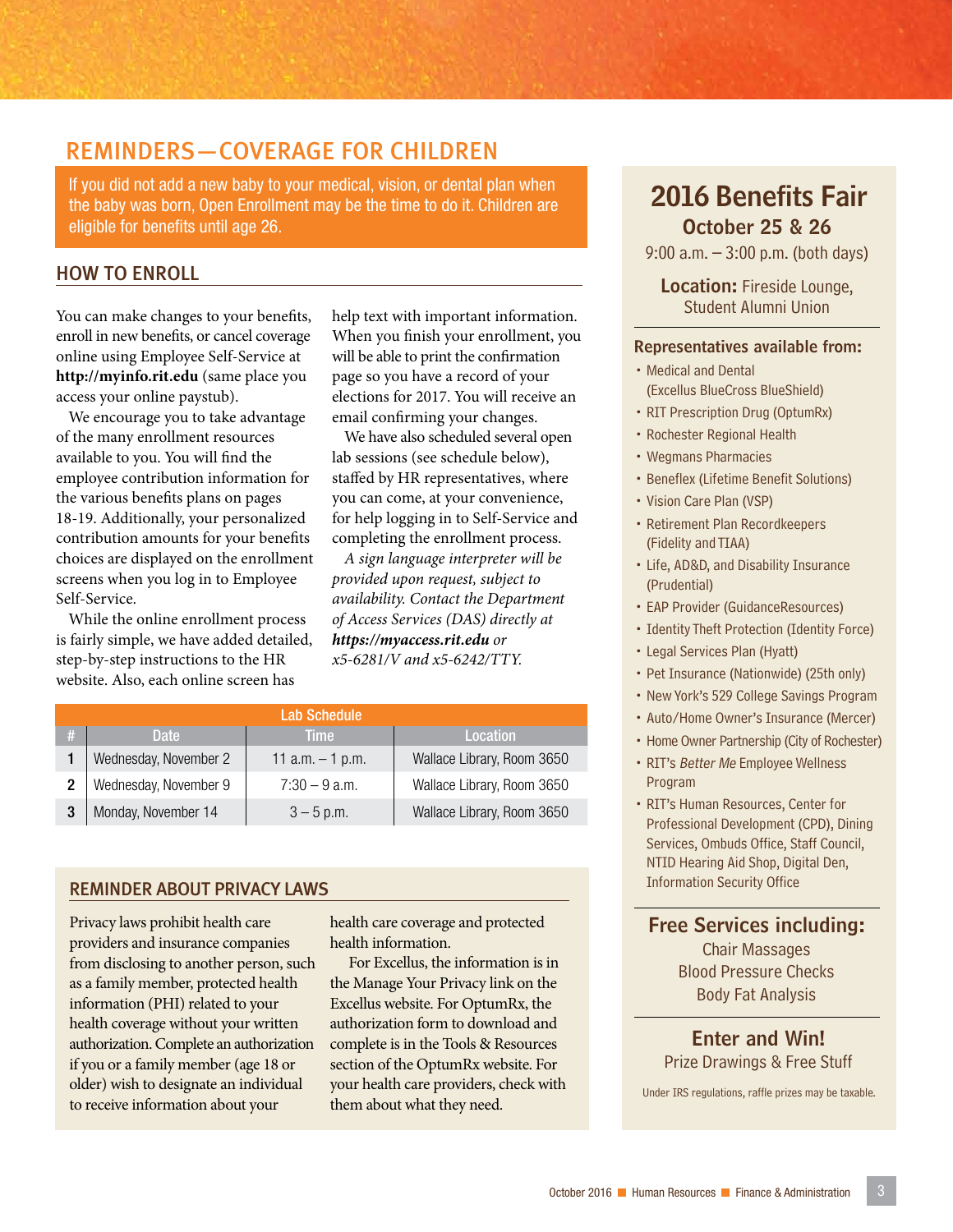#### GREAT NEWS! NEW ENHANCED DENTAL PLAN NOW AVAILABLE!

We have heard requests from employees and from Staff Council over the years suggesting that some people would like to see a dental plan that covers services more comprehensively. We have listened and are pleased to introduce the RIT Enhanced Dental Plan as of January 1, 2017.

The current dental plan will be renamed the RIT Standard Dental Plan and the benefits are unchanged for 2017. Below is a high-level comparison of the two plans. You can find a detailed summary comparing the Standard Dental Plan and the Enhanced Dental Plan including defined terms, on the benefits website.

Employee contributions for the Standard Plan will be slightly increased over the current contributions, reflecting a small increase in the overall cost of dental

services. Employee contributions for the Enhanced Plan are higher, as one would expect, to reflect the greater coverage available under the new plan. The employee contribution amounts for both plans are found at the end of this newsletter in the Benefits Contribution Rates.

An important point to note is that the new dental program will have *an open enrollment only every other year*. This means that the plan you choose will remain in effect through December 31, 2018. This rule is in place to discourage people from choosing the Enhanced Plan only when they need a service and then opting into the Standard Plan the next year; if that were allowed, it would likely drive the cost of the program up for everyone. This type of two-year rule is very common among employers who

offer multiple dental plans.

If you elect to waive coverage in the dental plan, you will not be able to elect coverage until 2019 unless you have a qualified change-in-status event that allows you to elect coverage (e.g., your spouse who covers your family for dental benefits loses employment, leaving your family with no dental coverage).

While you will be unable to change your dental enrollment for 2018, please note that employee contributions may be increased for 2018 if the plan costs continue to grow.

If you have a child receiving orthodontia treatment in 2017 who already received the \$1,250 benefit under the current plan, and you enroll in the Enhanced Dental Plan, you will be able to file claims for additional orthodontia *continued on page 5*

| <b>Service</b>                                                   | <b>Standard Dental Plan (current)</b>       | <b>Enhanced Dental Plan</b>        |
|------------------------------------------------------------------|---------------------------------------------|------------------------------------|
| Preventive                                                       | 100%                                        | 100%                               |
| Deductible (minor and major restorative services)                | \$25 per person, maximum of \$75 per family | <b>None</b>                        |
| <b>Minor Restorative Services</b>                                | 80%                                         | 80%                                |
| <b>Major Restorative Services</b>                                | 50%                                         | 80%                                |
| <b>Restorative Maximum</b><br>(plan will pay in a calendar year) | \$1,250                                     | \$2,500                            |
| Orthodontia (lifetime maximum)                                   | \$1,250 for children under age 19           | \$2,500 for adults and<br>children |

#### DENTAL PLAN REMINDER

Coverage under RIT's dental plan is subject to Excellus' determination that services are medically appropriate. When you are going to have restorative services such as crowns, bridges, dentures, and implants, be sure to have your dental provider submit a request for a pre-determination before services are performed. That will ensure that you know, in advance, what will and will not be covered by the plan.

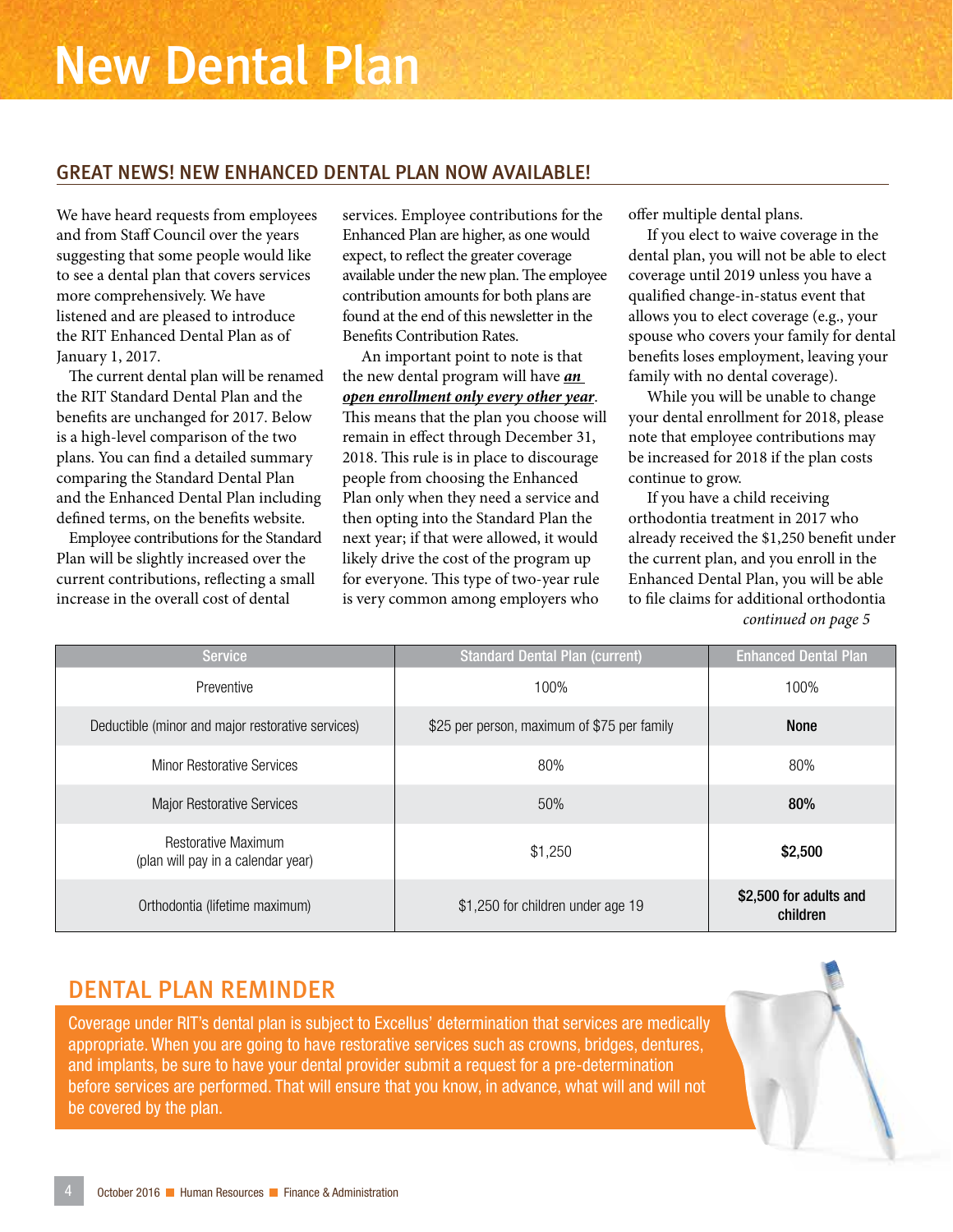charges incurred during the 2017 – 2018 coverage period for up to the additional benefit amount. Your total benefit between the pre-2017 coverage and the Enhanced Dental Plan coverage will not exceed \$2,500 per child.

We hope you will evaluate the new plan and decide if it is the right fit for you and your family members.

Your dental election will be in force for 2017 and 2018. You will not be able to change plans, add or remove dependents, or cancel coverage, except for a limited list of qualifying events (refer to the Mid-Year Benefits Enrollment Change Summary in the Other Resources section of the benefits website).



### Dental Care and Your Overall Health and Wellness

Both of the RIT dental plans cover preventive care at 100%, not subject to the deductible. If that seems generous, it's for a reason.

It is well documented that poor oral health can lead to many seemingly unrelated medical conditions. In fact, oral bacteria and oral disease have been linked to a variety of serious illnesses. A few of these include:

- •heart disease
- •diabetes
- stroke
- pregnancy complications such as low birth weight
- pneumonia
- oral cancer
- •dementia
- osteoporosis

So it is very important that you and your family members visit the dentist regularly. Checkups can detect early signs of oral health problems and can lead to treatments that will prevent further damage, and in some cases, reverse the problem. Professional dental cleanings are important for preventing oral problems. Medical professionals

recommend you practice the following to keep your oral health in good shape:

- •Drink fluoridated water and use fluoride toothpaste to prevent tooth decay at all ages.
- •Thoroughly brush and floss to take care of your teeth and gums.
- •Avoid tobacco use. In addition to the other many health risks posed by tobacco (any form), smokers have four times the risk of developing gum disease as nonsmokers.
- •Limit alcohol consumption. Heavy use of alcohol is a known risk factor for oral and throat cancers.
- •Eat wisely, avoiding snacks with sugars and starches, and include five helpings a day of fiber-rich fruits and vegetables.
- •If you have diabetes, maintain control of this condition to prevent complications such as an increased risk of gum disease.
- •If you have dry mouth, drink plenty of water, chew sugarless gum, and avoid tobacco and alcohol.
- Have an oral health checkup before beginning cancer treatment. Radiation and chemotherapy can cause problems for your teeth and gums, which may be avoided if oral problems are treated before therapy begins.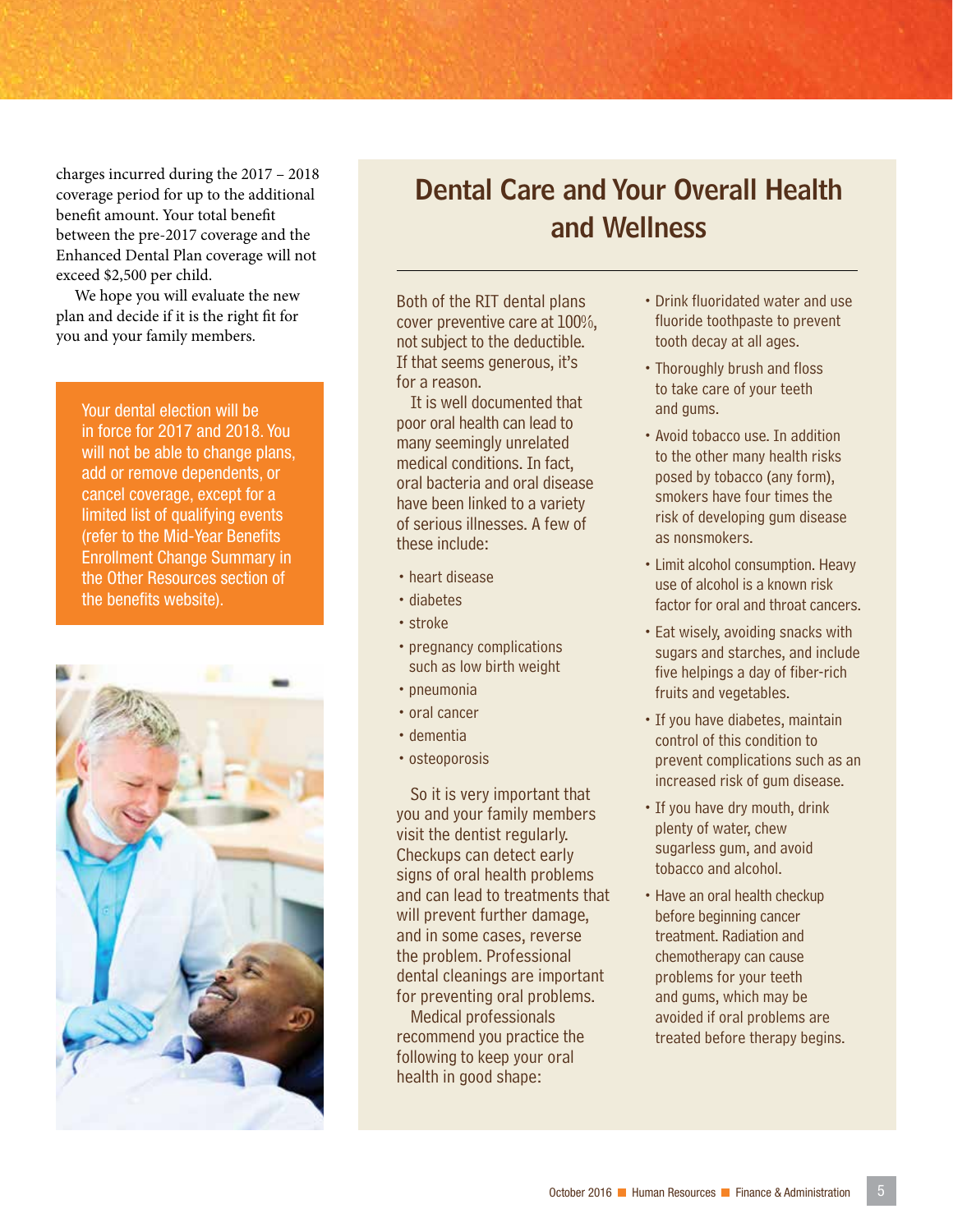## Life and Disability Insurance

#### RENEGOTIATED PRUDENTIAL CONTRACT = SAVINGS+

As a result of the request for proposals process conducted this year by Human Resources, we will retain Prudential as our insurance carrier and administrator for our life, accidental death & dismemberment (AD&D), short- and long-term disability insurance, FMLA recordkeeping, and absence reporting.

We are excited to share good news that resulted from our negotiations with Prudential:

- Employee premium rates for Supplemental Life Insurance will decrease from current rates.
- During this enrollment period only, employees may elect to add an amount

equaling their salary to Supplemental Life Insurance without having to answer health questions for the insurance company, called evidence of insurability (EOI). The higher amount will remain in effect in the future.

- The current 0 to 1 times pay and 1 to 2 times pay without EOI will continue in future years. All other increases in future years will continue to require EOI.
- RIT will also enjoy premium reduction savings on Basic Life Insurance.
- During this enrollment period only, employees electing Supplemental

Long-Term Disability will be able to do so without EOI. For those who do not take advantage of this special enrollment, EOI will be required in future years.

• Child life insurance and AD&D insurance coverage amounts will change. The \$5,000 coverage level will no longer be available. A new \$20,000 coverage level will be offered. Employees who currently have \$5,000 coverage in place will be automatically enrolled in the \$10,000 coverage level as of January, but can elect the new \$20,000 coverage level during the enrollment period.

#### WHY YOU SHOULD RE-EVALUATE YOUR LIFE INSURANCE NEEDS

RIT provides regular full-time employees with Basic Life Insurance equal to 2 times your annual base pay, with maximum coverage of \$500,000 if you were hired before July 1, 2013, or a maximum of \$100,000 if you were hired on or after July 1, 2013. This coverage is automatic and RIT pays the full premium.

Supplemental Life Insurance is available for regular full-time and extended part-time employees to purchase. Coverage amounts equal 1, 2, 3, 4, or 5 times your annual base pay, with maximum coverage of \$750,000. Your cost for life insurance is based on your age and smoking status.

During this fall's open enrollment, Prudential is offering RIT employees the ability to increase Supplemental Life Insurance without evidence of insurability (good health) by an amount of one times your pay (e.g., increase from 3 times pay to 4 times pay). This is a unique opportunity and the perfect time to evaluate—or re-evaluate—your life insurance needs.

There are many factors to consider when evaluating your life insurance needs. Your age, how many family members depend on your income and for how long, the ability of your survivors to pay for funeral costs as well as maintain their lifestyle should you die, and your level of savings and debt are just a few of the questions you need to consider. Many helpful tools are available online to help you with this evaluation, including a Life Insurance Needs Estimator on Prudential's website at www.prudential.com. Once on the Prudential site, enter Life Insurance Needs Estimator in the search box. You do not need to log in to use this tool.

Nobody wants to think about the possibility of dying during their working years. While you cannot always predict when something tragic might happen, you can prepare for it. We hope you will take a few minutes to consider this excellent opportunity to protect your family.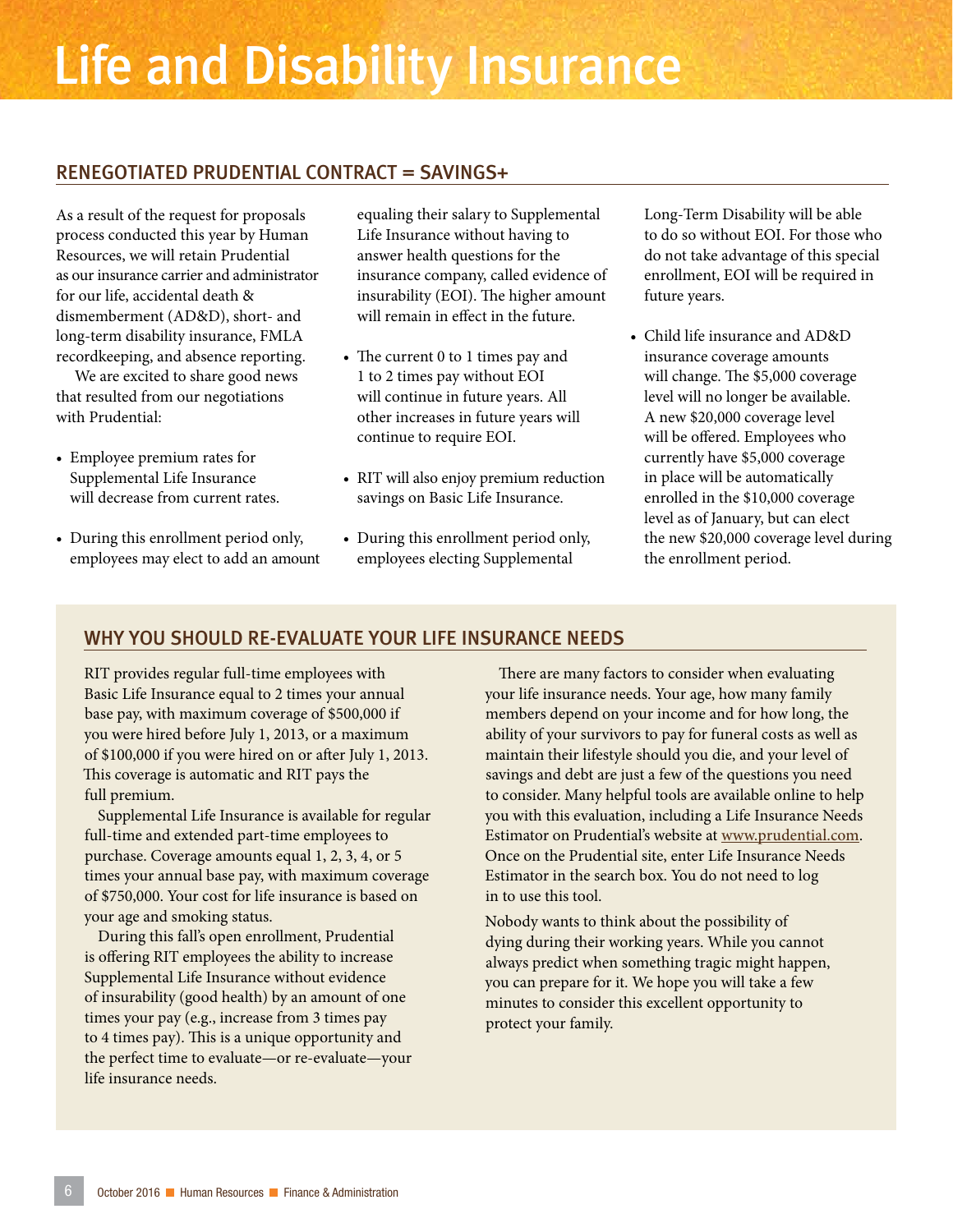#### WHY SHOULD I CONSIDER HAVING SUPPLEMENTAL LONG-TERM DISABILITY INSURANCE?

Disability insurance is coverage that provides you with income protection if you are unable to work due to an injury or illness. With disability coverage, you receive partial replacement of lost income.

The risk of disability is greater than many employees realize. The Council for Disability Awareness reports that the average long-term disability absence is 34.6 months—almost three years!

When you become disabled and lose time at work, your source of income is eliminated. In addition to lost income, you are most likely to experience an increase in medical expenses related to your disabling injury or illness. Long-term disability (LTD) insurance protects employees in the event they become disabled for a prolonged period.

RIT provides all regular full-time employees with Basic Long-Term Disability Insurance coverage at no cost to you. If you become disabled and are approved for LTD benefits, the Basic LTD plan provides a monthly benefit of 60% of your base pay as of January 1 immediately preceding the date disability begins, with a maximum monthly benefit of \$7,000, less other income benefits (such as Social Security Disability).

Supplemental LTD is available to regular full-time employees with the additional premium being paid by the employee through payroll deductions. The Supplemental LTD plan provides an additional 10% of base pay as of January 1 immediately preceding

the date disability begins, for a total combined Basic and Supplemental LTD benefit of 70%, less other income benefits. The combined Basic and Supplemental maximum benefit is \$10,000 per month.

Can you and your family maintain your lifestyle on 60% of your pay? If the answer is no, you may want to consider adding Supplemental LTD coverage. And the good news is that you can do so during this enrollment period without answering health questions for the insurance company.

When you review your benefits online in Oracle Employee Self-Service, you will see your coverage amount and premium contribution per pay period, if you were to elect Supplemental LTD. There is also a calculator available on the benefits website in the Protecting Your Income section.

This fall is your best opportunity to elect Supplemental LTD coverage, since Prudential is waiving the requirement that you provide evidence of insurability (i.e., good health) in order to add this coverage. But this opportunity is only available during this fall's annual enrollment. In future years during open enrollment, you would need to provide evidence of insurability in order to elect Supplemental LTD coverage. Your election may or may not be approved depending on your health at that time.

We hope you will give this serious consideration if you do not currently have Supplemental LTD coverage as part of your benefits at RIT.

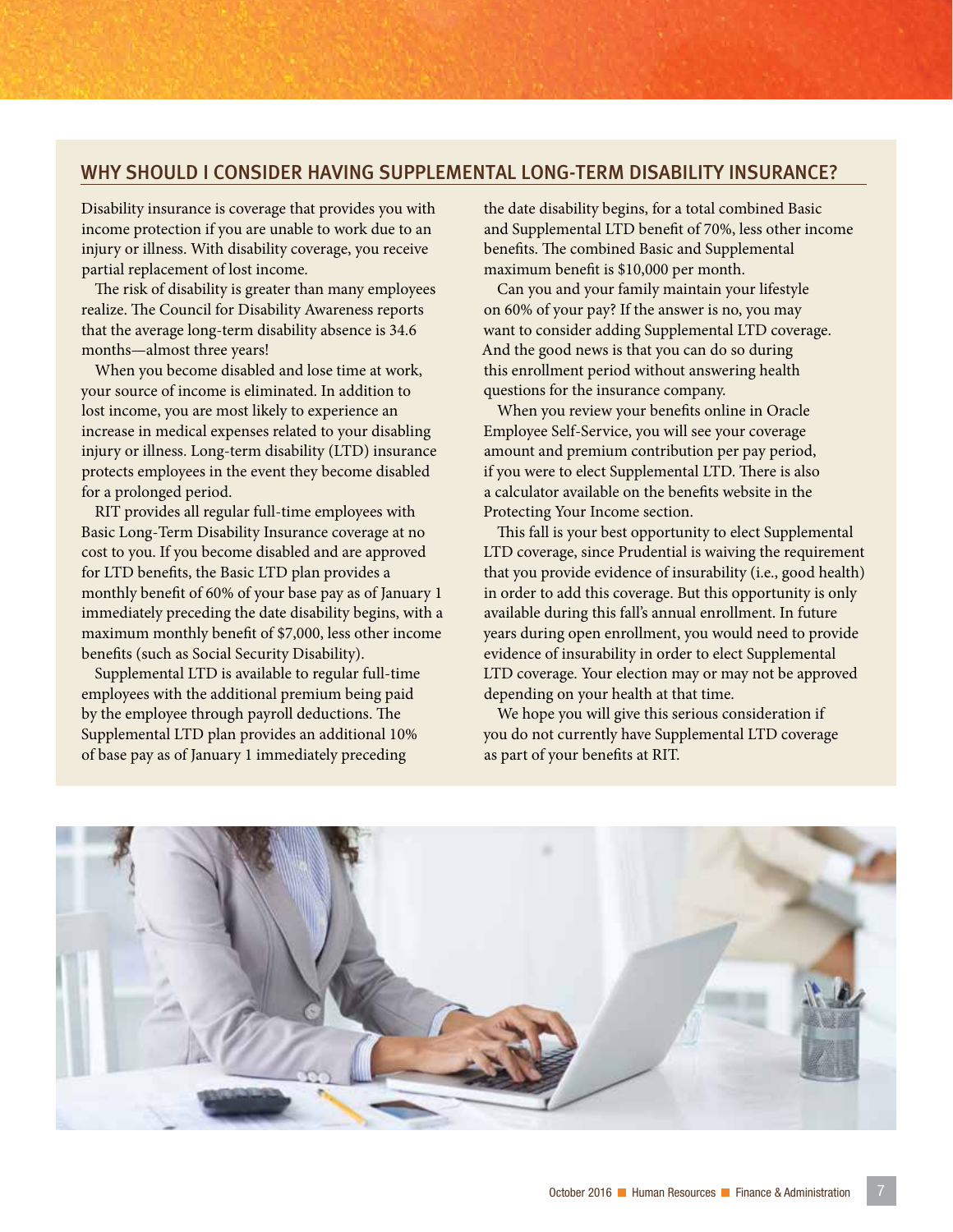## Medical/Rx Plan Information

#### ARE YOU ENROLLED IN THE RIGHT MEDICAL/RX PLAN?

Employees choose a medical/Rx plan when they are hired, but often never review that original decision again. Since your health care needs (and the needs of your family members) can change, take a few minutes during this open enrollment period to review your health care coverage needs. You may have a plan that has higher benefits than you need or maybe you need a plan that covers more out-of-pocket costs. Either way, you could be paying more than you need to (for premium contributions plus your out-of-pocket costs).

First, complete the *Medical Needs Worksheet* (found on the Open Enrollment website) to estimate the types and numbers of expected services for the year. Then use that information to complete the *Medical Choices Worksheet* to compare plans. Refer to the *Medical Benefits Comparison Book* on the Open Enrollment website for more details on the coverage and the copay amounts for the various services. Remember, your calculations are based on the information now available; sometimes medical issues arise unexpectedly, so there is no way to ensure your comparison is 100% accurate for the coming year.

#### *Important notes:*

- All the point of service (POS) plans have the same participating providers (i.e., physicians, hospitals, etc.).
- All the plans cover the same services, with two exceptions:
	- Only POS A provides coverage toward hearing aids and replacement of a functioning cochlear implant processor (refer to the *Medical Benefits Comparison Book* for details on the coverage).

• POS B No Drug does not have prescription drug coverage.

If you don't want to take the time to complete the worksheets, check out *What is the Best Plan for Me for 2017?* on the Open Enrollment website; you will see an at-a-glance comparison of the payroll contribution amounts for each of the medical plans. You may find the savings to be significant, so it could be worth taking the time to complete the worksheets.

Finally, there are other ways to save money on your health care as well.

• If you take prescription drugs, your copays will be lower at Wegmans (designated as RIT's preferred pharmacy) compared to other retail pharmacies. Refer to the chart on page 9. You can also purchase a 90-day prescription at Wegmans, but not at other retail pharmacies.

- You will have a \$10 copay at Rochester Regional Family Medicine at RIT (see the letter from Dr. Eric Wilcox on page 10).
- Under the RRH Copay Option, when you use a provider or facility that is part of the Rochester Regional Health system, there is a lower copay for office visits, emergency room visits, inpatient hospitalization, and outpatient facilities. Refer to the *Medical Benefits Comparison Book* on the Open Enrollment website for more details.
- Many preventive services are covered in full, with no cost to you. Health screenings and wellness exams can reveal many possible problems early, when they may be easier and less costly to treat.

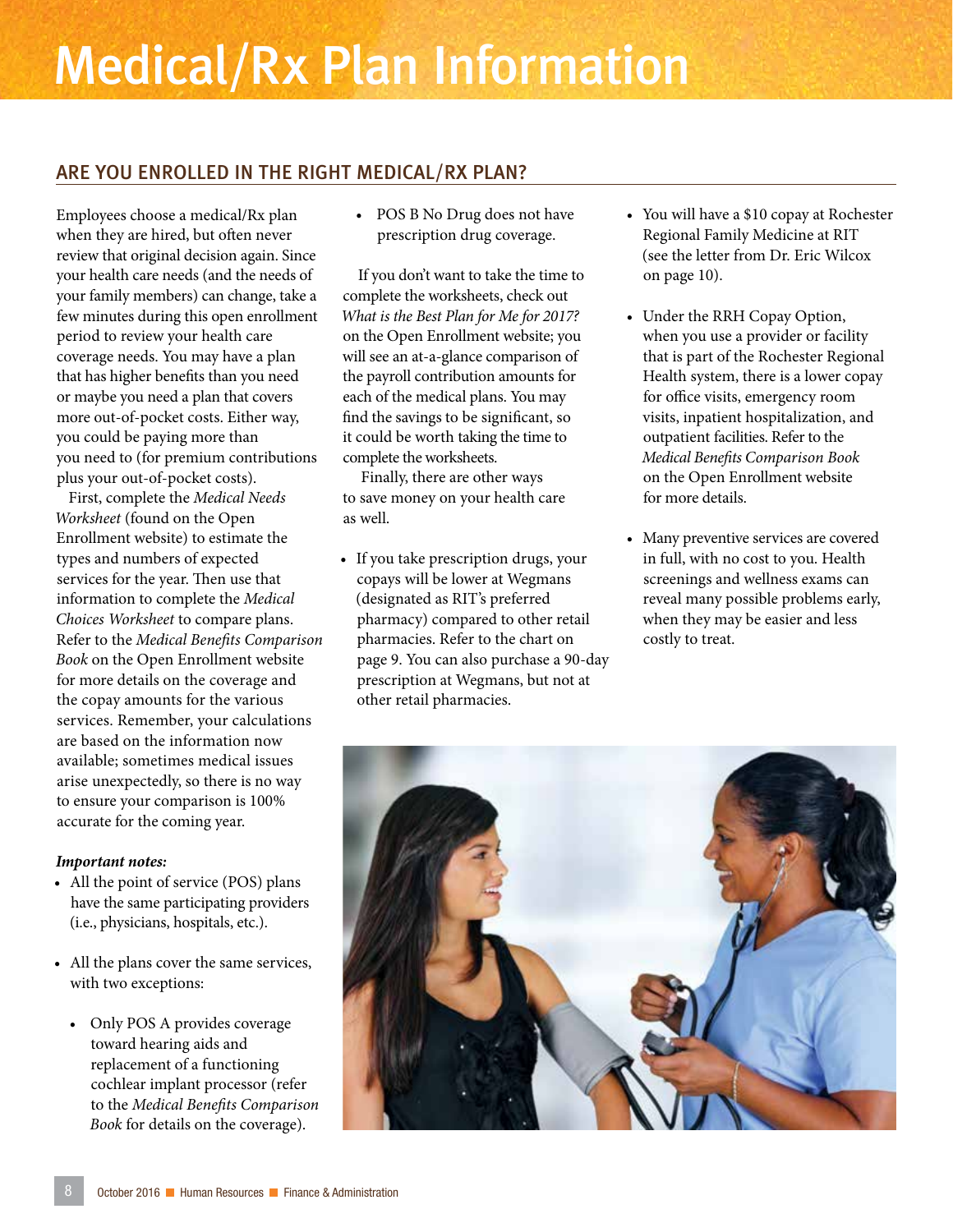#### RIT PRESCRIPTION DRUG PLAN

| POS A and POS B                               |                                     |                     |                                 |                                                    |               |
|-----------------------------------------------|-------------------------------------|---------------------|---------------------------------|----------------------------------------------------|---------------|
|                                               | <b>Wegmans pharmacy</b>             |                     |                                 | Other participating retail                         | OptumRx mail  |
| Category                                      | 30-day supply,<br>no limit on fills | $90$ -day<br>supply | 30-day supply,<br>up to 3 fills | 30-day supply<br>4th fill and after <sup>(1)</sup> | 90-day supply |
| <b>Tier 1: Generic Drugs</b>                  | \$10.00                             | \$25.00             | \$12.00                         | \$30.00                                            | \$25.00       |
| <b>Tier 2: Brand Name Formulary Drugs</b>     | \$25.00                             | \$62.50             | \$30.00                         | \$75.00                                            | \$62.50       |
| <b>Tier 3: Brand Name Non-Formulary Drugs</b> | \$40.00                             | \$100.00            | \$50.00                         | \$125.00                                           | \$100.00      |

| <b>POS D</b>                                                                                                       |                                     |                     |                                 |                                                    |               |
|--------------------------------------------------------------------------------------------------------------------|-------------------------------------|---------------------|---------------------------------|----------------------------------------------------|---------------|
|                                                                                                                    | <b>Wegmans pharmacy</b>             |                     |                                 | Other participating retail                         | OptumRx mail  |
| Category                                                                                                           | 30-day supply,<br>no limit on fills | $90$ -day<br>supply | 30-day supply,<br>up to 3 fills | 30-day supply<br>4th fill and after <sup>(1)</sup> | 90-day supply |
| Annual Deductible—each person must pay a \$1,000 annual deductible before copay amounts are charged in a plan year |                                     |                     |                                 |                                                    |               |
| <b>Tier 1: Generic Drugs</b>                                                                                       | \$20.00                             | \$50.00             | \$25.00                         | \$62.50                                            | \$50.00       |
| <b>Tier 2: Brand Name Formulary Drugs</b>                                                                          | \$60.00                             | \$150.00            | \$70.00                         | \$175.00                                           | \$150.00      |
| <b>Tier 3: Brand Name Non-Formulary Drugs</b>                                                                      | \$120.00                            | \$300.00            | \$140.00                        | \$350.00                                           | \$300.00      |

*(1) applies to maintenance medications only; does not apply to acute medications or medications that cannot be filled through mail order (e.g., certain controlled substances)*

#### 2017 OUT-OF-POCKET MAXIMUMS ANNOUNCED

As required under the Affordable Care Act (ACA), RIT's medical/Rx plans have out-of-pocket maximums for medical and prescription drug coverage. These maximums provide important protection for plan participants who have very high out-of-pocket medical/ Rx expenses, by limiting the total

amount you will have to pay during the plan year for eligible expenses.

The federal government generally increases these amounts annually and will do so again for 2017. When this occurs, RIT adjusts the medical and/or Rx out-of-pocket maximums accordingly. For 2017, the prescription drug plan out-of-pocket maximums will increase, but the medical outof-pocket maximums for in-network services will either decrease or remain the same, depending on which plan you are in.

The 2017 amounts are shown in the chart below.

| Plan             | <b>Network</b> | 2017 Medical Out-of-Pocket Maximum (single/family) | 2017 Rx Out-of-Pocket Maximum (single/family) |
|------------------|----------------|----------------------------------------------------|-----------------------------------------------|
| POS A            | In-Network     | \$4,000 / \$8,000                                  | \$1,850 / \$3,700                             |
|                  | Out-of-Network | \$6,500 / \$13,000                                 | Not Applicable                                |
| POS <sub>B</sub> | In-Network     | \$5,000 / \$10,000                                 | \$1,850 / \$3,700                             |
|                  | Out-of-Network | \$8,000 / \$16,000                                 | Not Applicable                                |
|                  | In-Network     | \$5,250 / \$10,500                                 | \$1,900 / 3,800                               |
| POS D            | Out-of-Network | \$9,500 / \$19,000                                 | Not Applicable                                |

Note: *POS B No Drug is not shown since there is no prescription drug coverage other than what is covered under the medical plan. The medical out-of-pocket maximum for POS B No Drug is the same as POS B.*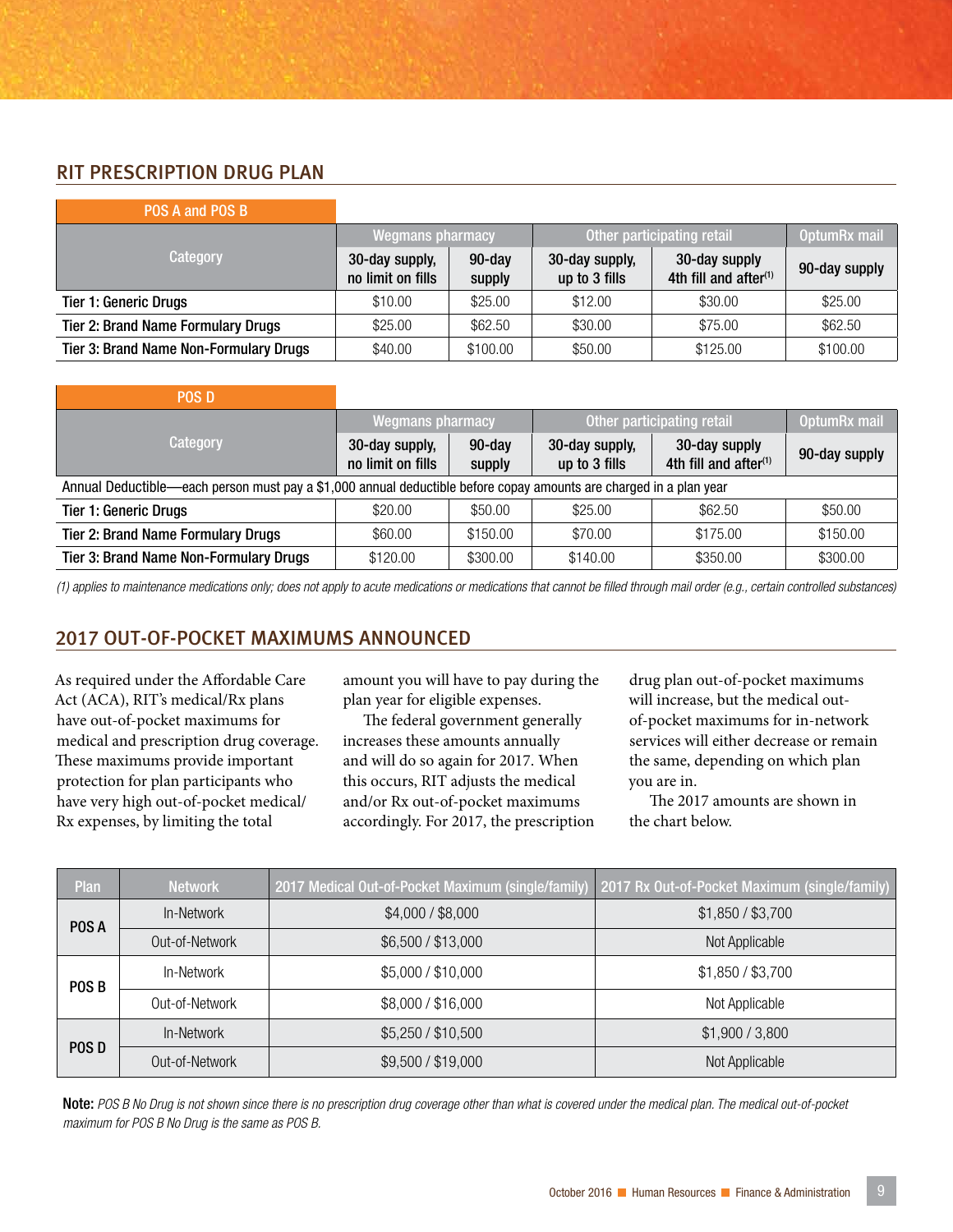#### WEGMANS PARTNERSHIP EXPANDS TO INCLUDE WELLNESS SCREENINGS

We are excited to announce the expansion of RIT's relationship with Wegmans; their pharmacists will conduct this year's confidential wellness screenings at the beginning of November. Wegmans has been a trusted partner through our prescription drug program, flu shot clinics, blood pressure screenings, and wellness coaching initiatives. During the screening, you can expect outstanding customer service from Wegmans—and your blood sample will be taken via a simple finger stick instead of a full blood draw; fasting is not required; and you'll receive your results during your private discussion with the pharmacist.

The confidential screening includes:

#### LETTER FROM DR. WILCOX



| <b>Subject:</b> Convenient Family Medicine |
|--------------------------------------------|
| for RIT Faculty and Staff                  |

**To:** RIT Faculty and Staff

**From:** Dr. Eric Wilcox, Rochester Regional Health Family Medicine at RIT

As many of you know, last year Rochester Regional Health and RIT opened a family medicine practice on our campus in the new Clinical Health Sciences Center. Our practice offers comprehensive health care services close to home—and even closer to work.

- Health questionnaire
- Blood pressure check
- BMI (height and weight)\*\*
- Waist circumference\*\*
- Finger stick blood sample
- Review and discussion of your results with a Wegmans pharmacist \*\**Can be self-reported, if preferred*

One of the key goals of the wellness screenings is to help you "know your numbers." Your "numbers" refer to the fundamental measures of your well-being, which are cholesterol, blood pressure, and glucose. Being aware of your numbers helps you understand your current health status and your risk factors for certain conditions. This first step empowers you

to truly take charge of your health.

To encourage you to participate in the wellness screening and know your numbers, RIT will once again provide a \$100 payment to every eligible employee who participates. You are eligible for this payment even if you participated in the screening in prior years. This taxable payment will be included with your paycheck approximately two weeks after your screening.

Refer to the *Better Me* website for the detailed schedule and instructions for scheduling an appointment. Walk-in participants are welcome; however, employees with a scheduled appointment will be given priority. We expect the entire process, including the private review of your results, to take approximately 15 – 20 minutes.

Our office hours are Monday through Friday, 8:30 a.m. – 4:30 p.m. We are open year-round.

If you are in need of a new primary care physician or want to switch doctors, our practice is accepting new patients. We warmly welcome all RIT employees and their family members. All insurances are accepted.

Even if you have a different primary care physician, our office is a convenient resource, offering same-day appointments for those under the RIT health insurance plan. For everyone under the RIT employee health insurance plan, including your family members, the copay is \$10.

Without changing your primary care provider, you can visit us for the following non-work sustained medical concerns:

- Acute illnesses
- Immunizations, including flu shots
- Lacerations and minor injuries
- Removal of moles and warts
- Minor procedures, e.g., ear irrigations, joint and bursal injections, foreign

object removals

- Routine screenings
- Some medication prescriptions and refills

To set up a same-day visit or to schedule an appointment to establish your care with us, call 585-922-3100.

Rochester Regional Health has also opened its doors to an outpatient lab located adjacent to the family medicine practice. Our hours of operation are Monday – Friday, 7 a.m. – 4 p.m., closed for lunch 12 p.m. – 1 p.m. The lab is open to the public; no appointments needed.

My staff and I are dedicated to helping you maintain your health and well-being, and we'll give you the personal attention you deserve here on the RIT campus. To learn more, visit: https://www.rit.edu/ affiliate/rrh/family\_medicine.php. In addition to information about the practice, you will find forms you will need to complete to enroll as a patient.

Your health is very important to us and it is our pleasure to serve you.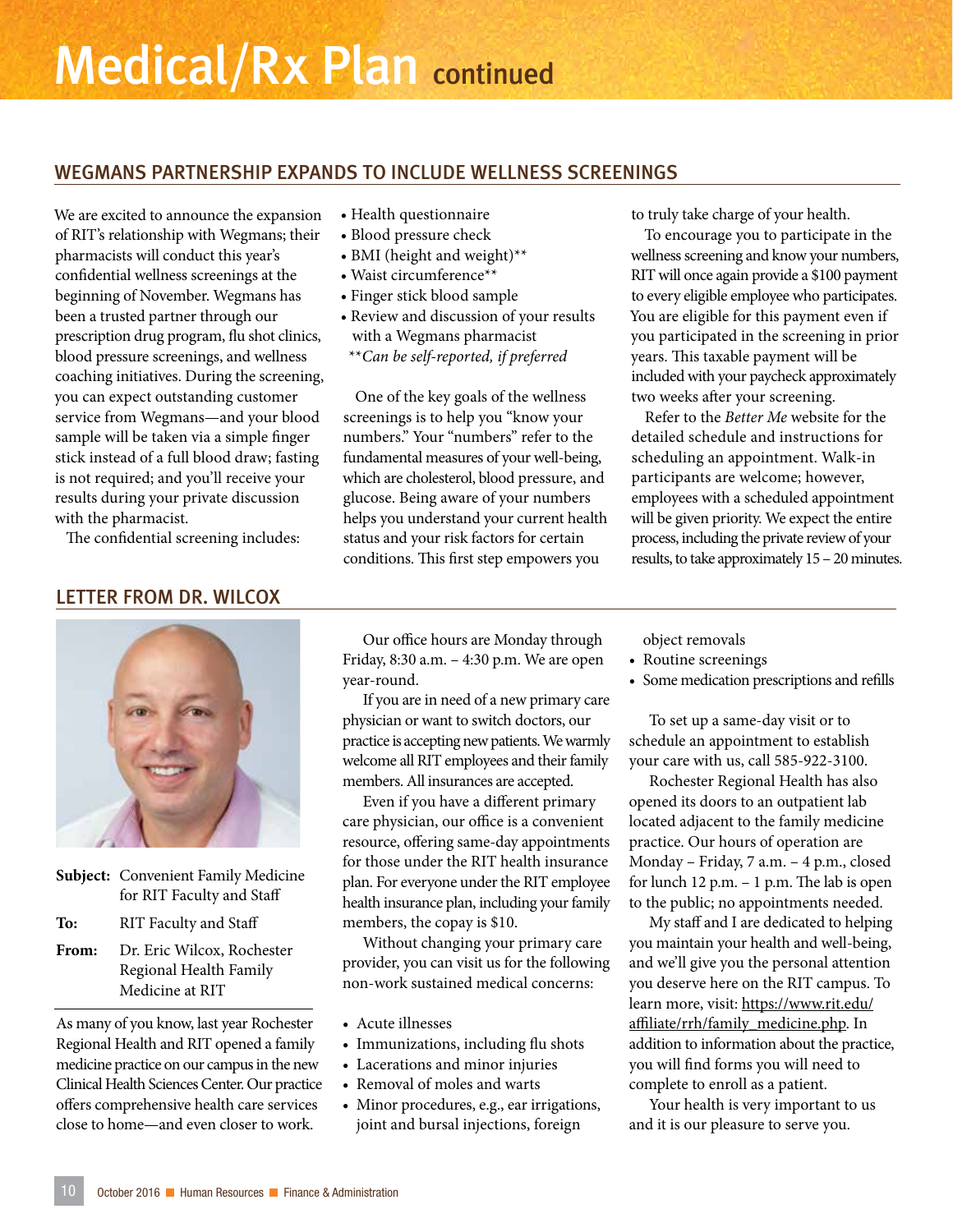#### VISION CARE - GREAT COVERAGE, LOWER COST IN 2017

Will you and/or your family members need eye glasses in 2017? If so, the Vision Care Plan may be a great way to help you pay for the cost. And, the really good news is that this coverage will cost you less in 2017 than it did in 2016 due to our negotiations with VSP, the insurance carrier. In fact, the new, lower rates will be in effect from 2017 through 2020!

The vision coverage is separate from the medical and dental coverage; you can make separate elections for each of these benefits (e.g., if you will need eyeglasses, you can enroll in individual vision care, but you can elect family medical coverage). Remember, you must be enrolled yourself to cover your family members.

RIT's plan provides an annual eyewear benefit; you can get eyeglasses every

year if you want. Below is a summary of the comprehensive benefits. In particular, we want to call your attention to the Diabetic Eyecare Plus Program. Information about VSP participating providers is available on their website.

You will find the 2017 contribution amounts at the end of this newsletter in the Benefits Contribution Rates.

| Benefit                | Description                                 | Copay | Frequency           |
|------------------------|---------------------------------------------|-------|---------------------|
| <b>WellVision Exam</b> | • Focuses on your eyes and overall wellness | \$15  | Every calendar year |

| <b>Prescription Glasses</b> |                                                                                                                                                    |                                        |                     |
|-----------------------------|----------------------------------------------------------------------------------------------------------------------------------------------------|----------------------------------------|---------------------|
| <b>Frames</b>               | • \$130 allowance for a wide selection of frames<br>• \$150 allowance for featured frame brands<br>• 20% savings on the amount over your allowance | Included in<br>Prescription<br>Glasses | Every calendar year |
| Lenses                      | • Single vision, lined bifocal, and lined trifocal lenses<br>• Polycarbonate lenses for dependent children                                         | Included in<br>Prescription<br>Glasses | Every calendar year |
| Lens Enhancements           | • Progressive lenses<br>• Average savings of 35-40% on other lens enhancements                                                                     | \$0                                    | Every calendar year |

| Contacts (instead | ) allowance for contacts and contact lens exam (fitting and evaluation) | ሱሪ | Every calendar vear |
|-------------------|-------------------------------------------------------------------------|----|---------------------|
| of glasses)       |                                                                         | ъı |                     |

| Diabetic Eyecare<br>Program | • Services related to diabetic eye disease, glaucoma, and age-related macular degeneration<br>(AMD). Retinal screening for eligible members with diabetes. Limitations and coordination<br>with medical coverage may apply. Ask your VSP doctor for details.                                                                                                                                                                                                                                            | \$20 | As needed |
|-----------------------------|---------------------------------------------------------------------------------------------------------------------------------------------------------------------------------------------------------------------------------------------------------------------------------------------------------------------------------------------------------------------------------------------------------------------------------------------------------------------------------------------------------|------|-----------|
| Extra Savings               | <b>Glasses and Sunglasses</b><br>• Extra \$20 to spend on featured frame brands. Go to vsp.com/specialoffers for details.<br>• 30% savings on additional glasses and sunglasses, including lens enhancements, from the same VSP provider on the same day as your<br>WellVision Exam. Or, get 20% from any VSP provider within 12 months of your last WellVision Exam.<br><b>Retinal Screening</b><br>• No more than a \$39 copay on routine retinal screening as an enhancement to the WellVision Exam. |      |           |
|                             | <b>Laser Vision Correction</b><br>• Average 15% off the regular price or 5% off the promotional price; discounts only available from contracted facilities.<br>• After surgery, use your frame allowance (if eligible) for sunglasses from any VSP doctor.                                                                                                                                                                                                                                              |      |           |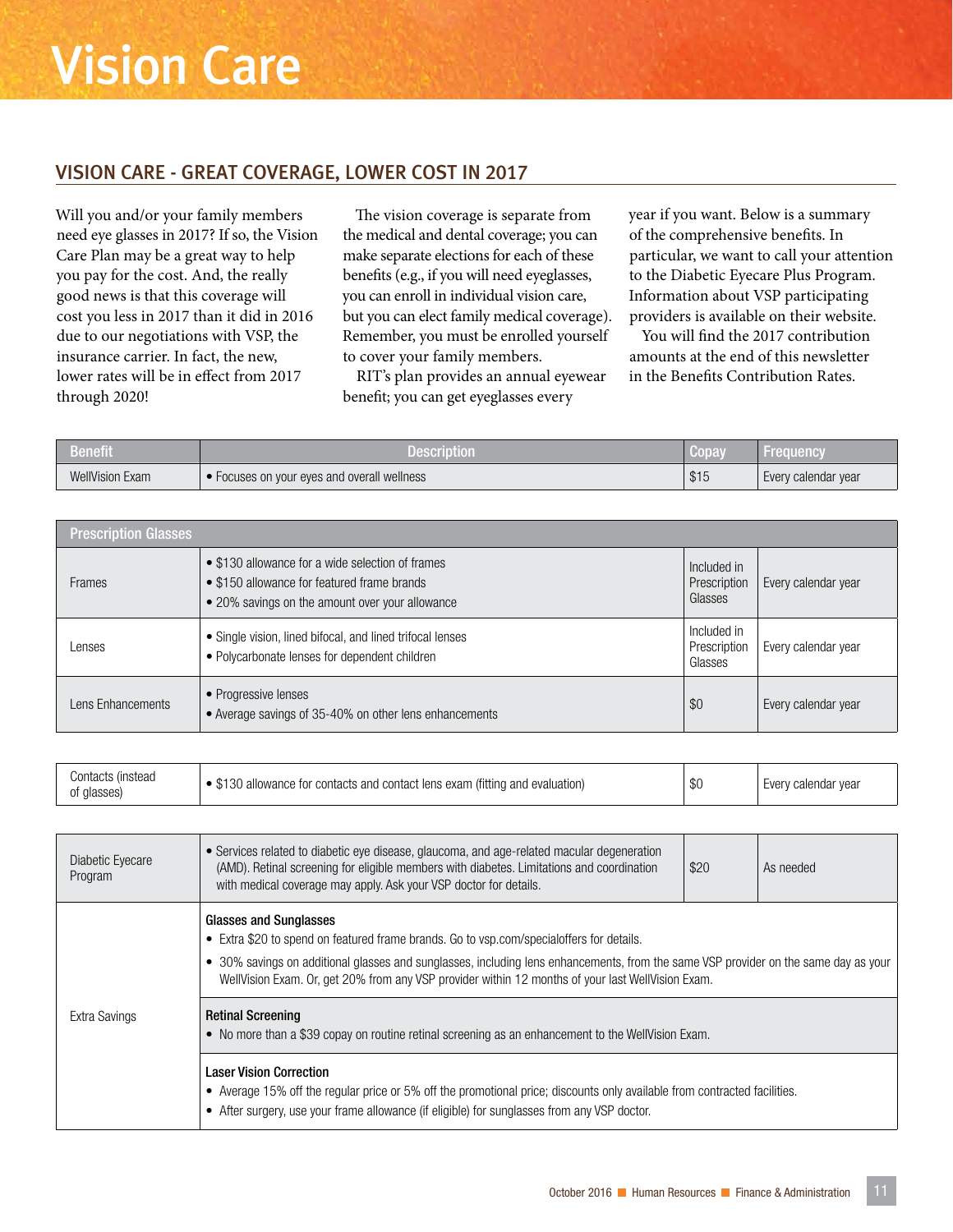### RIT's Legal Services Plan

#### FOR HELP WITH PERSONAL LEGAL NEEDS

Do you plan to create or update a will next year? Do you plan to buy or sell a home next year? Enrolling in RIT's Legal Services Plan, through Hyatt Legal, may be the right choice for you. The open

enrollment period is the only time you can enroll in the Legal Services Plan.

The plan provides access to a national network of nearly 14,000 attorneys who meet established selection criteria.

The attorneys have an overall average of 25 years of experience and offer a broad range of legal services. Below is a summary of the most frequently needed personal legal matters that are covered.

| <b>Money Matters</b>          | • Identity Theft Defense<br>• Personal Bankruptcy<br>• Promissory Notes                                                                            | • Negotiations with Creditors<br>• Tax Audit Representation<br>• Financial Education Services                                                                                               | • Debt Collection Defense<br>• Tax Collection Defense                                                                      |
|-------------------------------|----------------------------------------------------------------------------------------------------------------------------------------------------|---------------------------------------------------------------------------------------------------------------------------------------------------------------------------------------------|----------------------------------------------------------------------------------------------------------------------------|
| Home & Real<br>Estate         | • Foreclosure<br>• Tenant Negotiations<br>• Boundary & Title Disputes<br>• Deeds                                                                   | • Sale or Purchase of Primary<br>and Vacation Home<br>• Eviction Defense<br>• Property Tax Assessments<br>• Mortgages                                                                       | • Refinancing & Home Equity Loan<br>of Primary and Vacation Home<br>• Security Deposit Assistance<br>• Zoning Applications |
| <b>Estate Planning</b>        | • Simple Wills<br>• Complex Wills<br>• Revocable & Irrevocable Trusts                                                                              | • Powers of Attorney (Health Care,<br>Financial, Children, Immigration)<br>• Health Care Proxies                                                                                            | • Living Wills<br>• Codicils                                                                                               |
| <b>Family and</b><br>Personal | • Adoption<br>• Guardianship<br>Conservatorship<br>$\bullet$<br>• Prenuptial Agreement<br>• Name Change<br>• Review of any Personal Legal Document | • Juvenile Court Defense including<br><b>Criminal Matters</b><br>• Parental Responsibility Matters<br><b>School Hearings</b><br>$\bullet$<br>• Demand Letters<br>• Personal Property Issues | • Affidavits<br>• Garnishment Defense<br>• Protection from Domestic Violence<br>• Review of Immigration Documents          |
| <b>Civil Lawsuits</b>         | • Civil Litigation Defense<br>• Disputes over Consumer Goods & Services                                                                            | • Small Claims Assistance<br>• Administrative Hearings                                                                                                                                      | • Incompetency Defense<br>• Pet Liabilities                                                                                |
| <b>Elder-Care Issues</b>      | Consultation & Document Review for issues<br>related to your parents:<br>• Medicare<br>• Medicaid                                                  | • Prescription Drug Plans<br>• Nursing Home Agreements<br>$\bullet$ Leases<br>• Notes                                                                                                       | • Deeds<br>$\bullet$ Wills<br>• Powers of Attorney                                                                         |
| <b>Vehicle &amp; Driving</b>  | • Repossession<br>• Defense of Traffic Tickets                                                                                                     | • Driving Privileges Restoration                                                                                                                                                            | • License Suspension Due to DUI                                                                                            |

With a payroll contribution of less than \$19 a month, you will have access to a network of experienced attorneys who can help you with many personal legal matters. You will receive professional legal advice when you need it with no deductibles, copays, claim forms, or usage limits when using a network attorney. Covered services

are provided at no charge to you if you use a participating provider.

For more details on the Plan, check out the HR website at www.rit.edu/ benefits in the *Employee Resources and Privileges* section. To find participating attorneys and more information, go to www.legalplans.com and click on "Enter Here" in the Employees/Members

section. If you are not a member, click on "Thinking of Enrolling" and enter 57005 for the access code. Remember, this is a national plan, so even if you are trying to buy or sell a vacation home outside the Rochester area, this plan can work for you.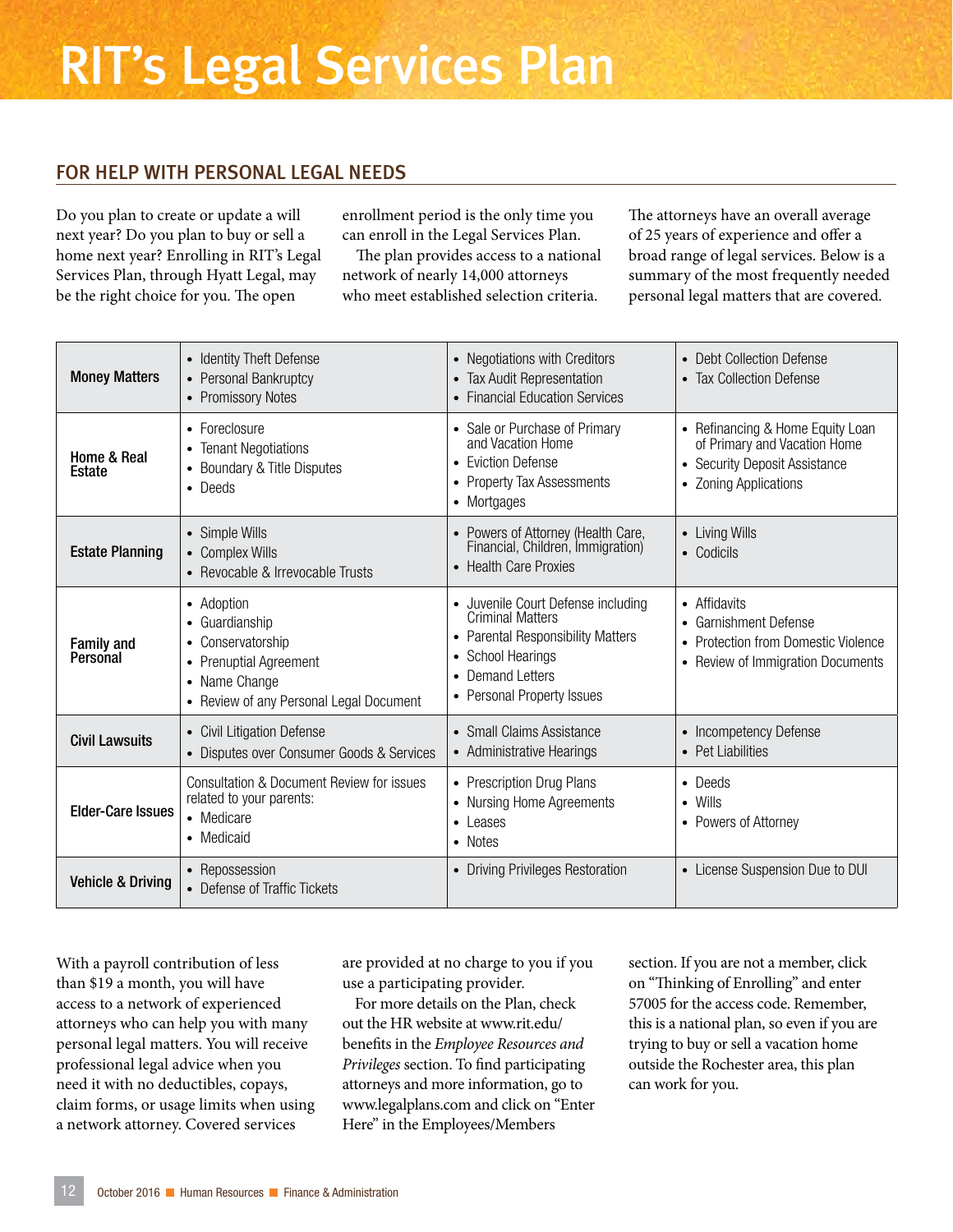### Retirement Savings Plan

#### IS A ROTH 403(B) RIGHT FOR YOU?

*The following article has been modified from a* Fidelity Viewpoints *article published in 2010*.

Do you want to potentially reduce income taxes and keep more of what you earn on your investments in your RIT Retirement Savings plan? You have the potential to earn income tax-free growth and take income tax-free withdrawals (provided certain requirements are met).

RIT added a Roth contribution feature to the RIT Retirement Savings Plan about a year ago and a number of your colleagues have taken advantage of this alternate contribution option. Read on to learn if regular pre-tax plan contributions, Roth after-tax plan contributions, or a combination of both may make sense for you.

#### **What are the differences?**

The first key difference between the two contribution types is that a Roth contribution is made with after-tax dollars, while a regular contribution is made with pre-tax dollars. What this means: Roth contributions, unlike regular contributions, won't reduce your current taxable income. Any earnings on either type of contribution aren't taxed while they remain in the plan account.

The second key difference comes when you start taking withdrawals. For Roth contributions, any earnings are income tax-free if you withdraw them after the fifth tax year from when you made the first contribution and you're age 59½ or older, suffer a disability, or die. For regular pre-tax contributions, both the contributions and any earnings on them are subject to taxes when withdrawn. Withdrawals of either contribution type before age 59½ may be subject to a 10% early withdrawal penalty on the taxable amount.

#### **A few more important facts:**

- The combined 2016 IRS limit for Roth and regular pre-tax 403(b) plan contributions is \$18,000 in total if you're under age 50, and \$24,000 if you're age 50 or older by 12/31/2016.
- Any RIT matching contributions are made pre-tax (regardless of whether your contributions are Roth or regular pre-tax) and, as a result, are subject to taxes when withdrawn.
- You can make both types of contributions up to the combined IRS limit.

#### **How to decide**

Your current income tax rate versus your expected future income tax rate is usually the most important factor in determining which type of contribution to make. In general, Fidelity suggests that you consider the following rules of thumb:

- Make regular pre-tax contributions if you believe your combined federal, state, and local income tax rate will be lower when you take withdrawals. With this strategy, known as tax deferral, you'll pay the taxes on your contributions and any earnings when you withdraw them. Also, because your contributions will reduce your current taxable income, you may be eligible for some tax benefits that are based on your adjusted gross income. In addition, if you expect to be able to claim itemized deductions during the withdrawal period, you will need taxable income to claim them against.
- Make after-tax Roth contributions if you believe your combined tax rate will be higher when you take withdrawals. With this strategy,

your contributions are included in your current taxable income, but any earnings will be income tax-free provided you meet the requirements mentioned earlier.

• Make a combination of both Roth after-tax and regular pre-tax contributions if you believe your combined tax rate will be about the same in retirement, or if you are uncertain. This tax diversification strategy can help you manage taxes on your withdrawals because you should be able to withdraw a combination of tax-free and taxable assets.

A few things to consider when thinking about how your current tax rate may compare to your rate when you take withdrawals:

- If you're under age 30, it's likely that your income and spending, even during retirement, will be higher than what it is now, at the beginning of your career.
- Do you want to reduce your current taxable income?
- Is your current income lower than usual or do you expect your future income to increase considerably?
- Will you have pension/annuity income or income from taxable investments in retirement?
- Do you want tax flexibility in retirement withdrawals?
- Is most of your retirement savings in traditional 401(k) or 403(b) plans or IRAs?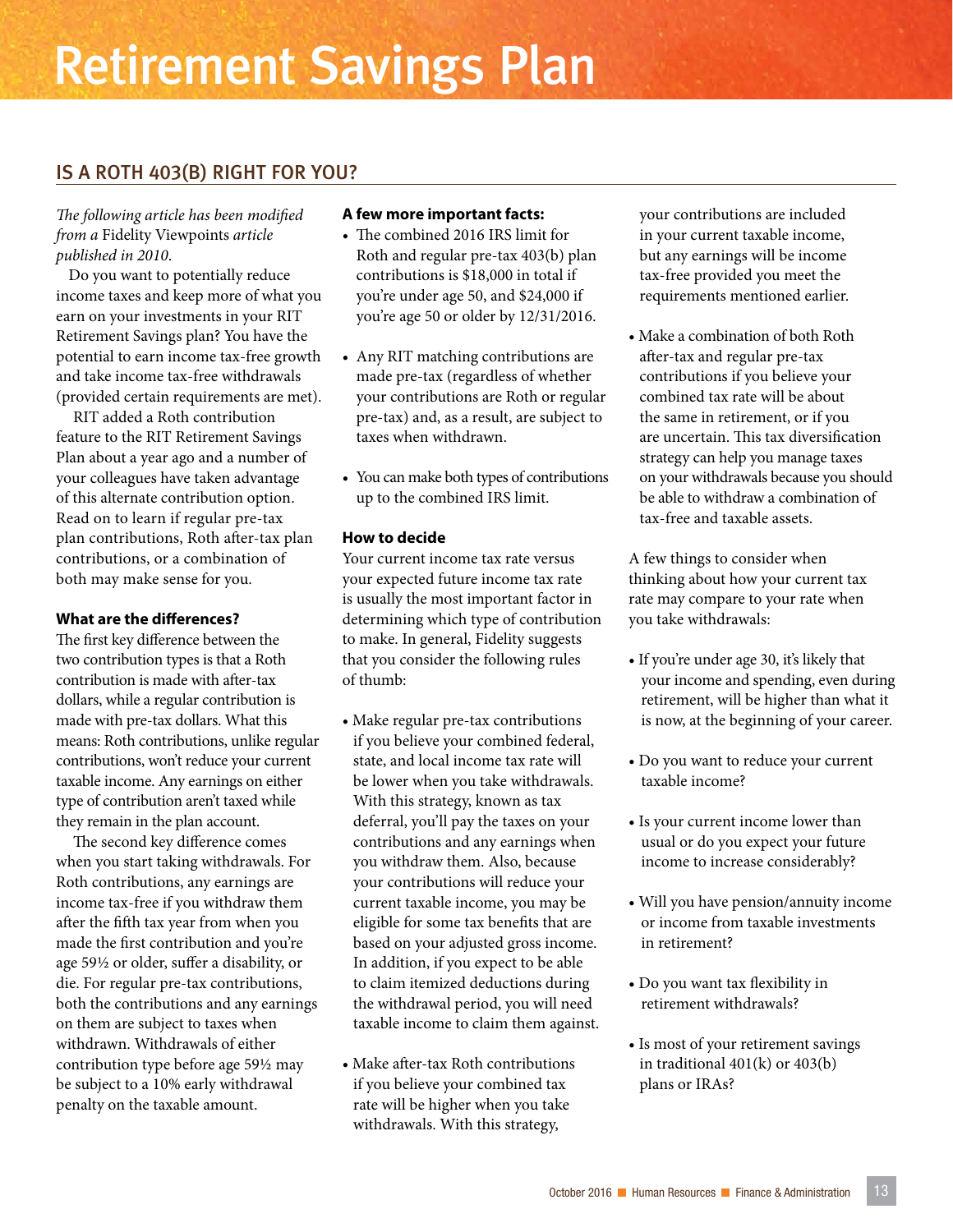#### **Next steps**

Having choices when saving and investing for retirement is a good thing. But that also means that you need to make informed decisions. Because everyone's financial picture is different, we suggest that you take the time to carefully review your situation and work with a tax or financial adviser.

• For questions about your RIT Retirement Savings Plan accounts, contact Fidelity and/or TIAA directly.

- Both Fidelity and TIAA have tools on their websites to help you with your retirement savings strategy.
- Review and consider increasing your contribution to the RIT Retirement Savings Plan.
- If you can contribute the maximum IRS allowed amount, join RIT's Max Out Club—we will calculate your percentage for you and adjust it annually

if needed. Contact your benefits representative for more information.

#### QUESTIONS:

If you have questions or want to discuss whether contributing to the Roth 403(b) makes sense for you, contact Fidelity at 1-800-343-0860/V and 1-800-259-9734/TTY. If you invest with TIAA, call 1-800-842- 2776 and 1-800-842-2755/TTY.

#### FIDELITY INFORMATION AND TOOLS TO HELP YOU MANAGE YOUR RETIREMENT SAVINGS PLAN ACCOUNT

Have you used the Fidelity NetBenefits website lately for your RIT Retirement Savings Plan account? If not, you should really take a look. Not only does it enable you to enroll in the plan, change your contribution percentage (any time you want), check your balance, or change your investments, but it also has lots of great information and tools to help you plan for a successful retirement.

When you log in on your home page you will see four tabs: Featured Resources, Financial News, Tools, and Life Events, giving you quick access to a wealth of information and resources.

Featured Resources provides links to several topics, including one called, "When Should You Claim Social Security?" Based on answers to some

simple questions, you can start to consider when the time is right for you to collect Social Security benefits.

Financial News provides links to many articles, including Top News, U.S. Markets, U.S. Economy & Jobs, Technology, and International. It's a great way to get information on some of the factors driving investment performance.

Life Events includes information on steps you should take for events, including retirement and an Annual Financial Checkup.

You will probably spend most of your time at the tab called Tools. Use the Take-Home Pay Calculator if you are thinking of increasing your contribution but first want to understand how it will impact your take-home pay. Thinking about

contributing to the Roth? Enter your assumptions to see how your take-home pay and taxes will be impacted now and in retirement by choosing a combination of pre-tax and Roth savings plan contributions. The Planning and Guidance Center helps you determine if you are on track with your retirement savings or if you need to make some changes.

The features mentioned here are merely the tip of the iceberg. You can also boost your financial education through the online library. You will be able to access videos and web workshops on retirement planning, investing, and other financial topics. Please explore this wonderful resource today to help you become fit for retirement.

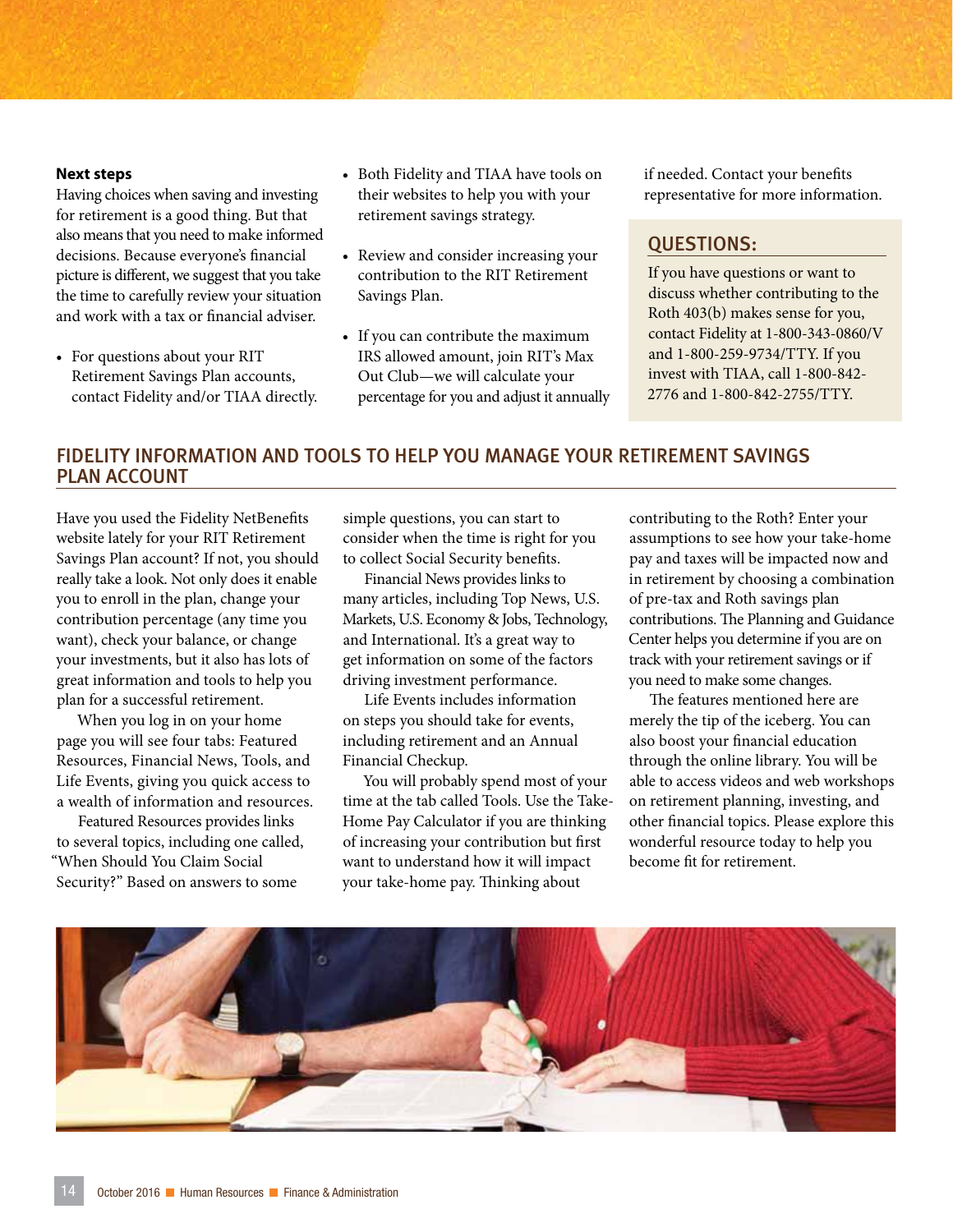### Other Benefits Reminders

#### MAKE SURE YOUR LOVED ONES AREN'T LEFT WITHOUT THE BENEFITS THEY NEED

You probably think you have enough life insurance coverage and funds in your retirement savings plan to provide for your loved ones in the event of your untimely death. Now imagine your loved ones struggling to get by because they do not have access to the benefits you thought you were leaving them. That's not a pleasant thought, but there is a way to prevent it. You need to designate beneficiaries.

RIT provides several benefits that require you, the employee, to designate beneficiaries. These benefits are:

- 1. RIT Retirement Saving Plan— Beneficiaries must be designated at Fidelity and/or TIAA, whichever company you use for investments
- 2. Basic & Supplemental Life Insurance—Beneficiaries are designated through Prudential
- 3. Basic & Supplemental Accidental Death & Dismemberment Insurance—Beneficiaries are designated through Prudential

A beneficiary is simply the person(s) (or organization) you want to receive the benefit in the event of your death. It is very important to designate a beneficiary. If you don't have a designated beneficiary, the benefit could go to your "estate," with the court making the determination of who receives the benefit.

You also need to remember to review and update your designation(s) when you have any life-changing event (e.g., marriage, divorce). For example, if you divorce and remarry, you would probably want your new spouse to receive your life insurance proceeds, not your ex-spouse. But, if you do not change the designation, your exspouse would receive your Life and/or AD&D benefit.

Fortunately, designating beneficiaries is easy and can be done at any time. The rest of this article consists of instructions on how to designate beneficiaries at Fidelity, TIAA, and Prudential.

#### **Designate a beneficiary at Fidelity:**

Log in at http://netbenefits.com/rit. (If you have not logged in before, you can set up a login by clicking on Register at the top of the page and follow the prompts.) Once logged in:

- 1. Click on Menu in the top left corner
- 2. Click on Profile
- 3. Click on Beneficiaries (you can add and edit beneficiaries here)
- 4. Save your changes

If you click on Help in the top right corner of the Beneficiary screen, you will find helpful information about naming a beneficiary, including information about naming a minor or an organization.

If you have any questions about logging in, naming a beneficiary, or your account, contact Fidelity directly at 800-343-0860/V and 800-259-9734/TTY.

#### **Designate a beneficiary at TIAA:**

- 1. Log in to your account at www.tiaa.org/beneficiaries
- 2. Confirm or update your beneficiaries and the percentage of your benefits you want each to have
- 3. Review and confirm your election

You'll receive a confirmation of your beneficiary election and you can change it at any time. You can also change your beneficiaries with the help of a TIAA Financial Consultant. Call 800-842-2252, Monday – Friday, 8 a.m. – 10 p.m. (ET) and Saturday from 9 a.m. – 6 p.m. (ET).

#### **Designate a beneficiary at Prudential:**

Prudential offers two convenient beneficiary designation methods: 1) via a secure Internet site, or 2) via U.S. mail. To designate your beneficiary through the Internet:

- 1. Access the Beneficiary Designation website at www.prudential.com/ mybenefits
- 2. Select Register Here
- 3. In the Control Number field, enter 50757
- 4. Complete the required information on the following screens and create a personal User ID and personal password

NOTE: Be sure to SUBMIT your beneficiary designations at the conclusion of your transaction. Also note that you can utilize the print icon to print a confirmation as well as receive confirmation via your personal email account. (Once you have set up a user name and password, you will be able to use it if you have a disability or absence claim.)

To designate your beneficiary via U.S. mail:

- 1. Call Prudential toll-free at 1-800- 778-3827/v and 1-800-496-1214/ TTY to request the appropriate form. Representatives are available to assist you Monday – Friday, 8 a.m. – 8 p.m. (ET).
- 2. Return your completed form to Prudential at the address indicated.

Please remember, the unexpected can happen any time. Don't put your loved ones in a bad situation because you didn't take the time to designate your beneficiaries.

Did you know that your beneficiary designations at TIAA do not automatically apply to Fidelity or vice versa? You must designate beneficiaries at each investment provider that you are using.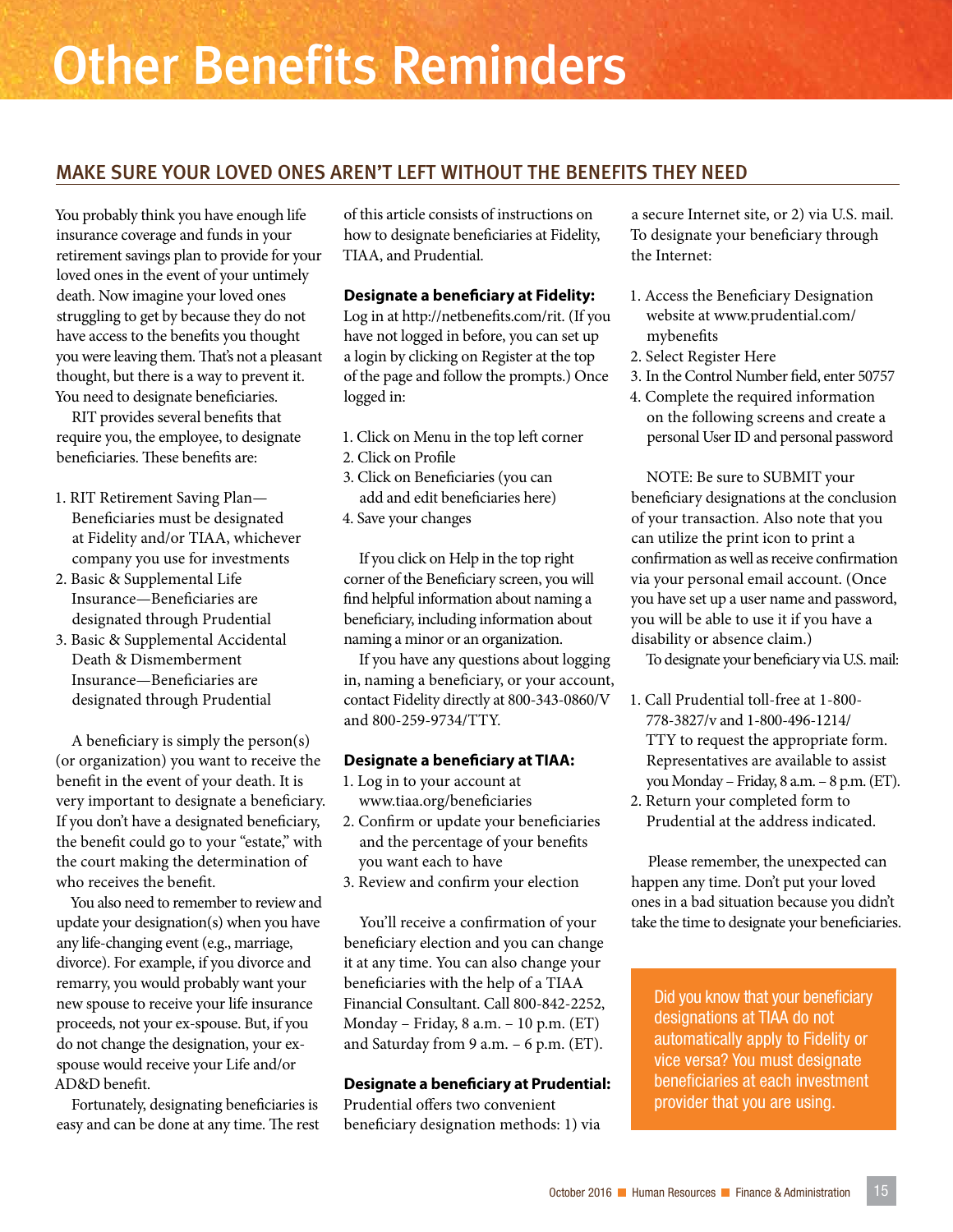#### REMINDER—IDENTITY THEFT PROTECTION

RIT introduced a new benefit, Identity Theft Protection, for 2016. During the open enrollment period, you can enroll, cancel, or change coverage for 2017.

The coverage, from a company called Identity Force, is very comprehensive, and includes prevention, detection, and restoration services.

For a more detailed description, refer to the chart on the Open Enrollment website.

#### OTHER BENEFITS AND RIT SERVICES AVAILABLE TO EMPLOYEES

We are very fortunate to have a number of other benefits as well as services available to RIT employees right here on the RIT campus.

#### **Rochester Regional Family Medicine at RIT**

We have a state-of-the-art primary care practice right here on the RIT campus, making it convenient for employees to obtain primary care medical services. Not only do you have the convenience of the practice being on campus, if you participate in one of RIT's employee medical plans, you will pay only a \$10 copay per office visit. Read the letter from the practice's full-time physician, Dr. Eric Wilcox, on page 10 of this newsletter. You will also have an opportunity to meet Dr. Wilcox and physician assistant, Mackenzie Neal, and learn more about what the practice can do for you during the Benefits Fair.

#### **Advantage Federal Credit Union**

Do your banking without having to leave work! Advantage Federal Credit Union is a full service branch located in Global Village with five convenient ATMs on campus.

The credit union offers a wide range of services for personal banking. In conjunction with RIT's Center for Professional Development (CPD), Advantage FCU offers free financial literacy classes ranging from building

credit to buying your first home. For more information call Nihada Donohew at 585-295-5152 or visit www.Advantagefcu.org.

#### **Adoption Assistance Plan**

Eligible employees can be reimbursed for up to \$2,000 for expenses incurred in the placement and adoption of a child, including costs for fees of a private or government adoption agency that is accredited or licensed, placement fees, and more. Find more details on the benefits website in the Employee Resources and Privileges section.

#### **Audiology Services**

Complete audiological services are offered free of charge to all current RIT employees and students at the Audiology Center within the Communication Studies and Services (CSS) Department at NTID, located on the third floor of the Lyndon Baines Johnson building (#60). Services include comprehensive hearing tests; selection, fitting, adjustment, troubleshooting of hearing aids, and other assistive listening technology; and cochlear implant mapping and troubleshooting. Hearing aids are available for purchase at competitive prices, as are earmolds, tubes, domes, batteries, and other accessories. The clinic also serves dependents of employees (age 6 and over), NTID alumni, and Osher students for a

charge. For more information, contact the Audiology Center at 585-475-6473, audiology@rit.edu, or stop by LBJ-3130.

#### **Personal Computer Repair Services at the RIT Digital Den**

RIT's Digital Den, located on the 2nd floor of Barnes & Noble@RIT, offers personal computer repair service for employees and retirees. For questions and details about the plan costs, or to make an appointment with a technician, visit www.rit.edu/digitalden or call 585-424-6766, ext. 204.

#### **Campus Discounts at Barnes & Noble@RIT and On Campus Dining Facilities**

Employees are entitled to a 10% discount on most items at Barnes & Noble@RIT upon presentation of a valid faculty/staff ID card. You can also use your RIT ID card as a debit card — called Tiger Bucks — by making deposits to your Tiger Bucks account. With this account, you will receive a 10% discount at all Dining Services facilities when you pay with your ID card. You may add funds to your account as needed or choose the convenience of direct deposit through payroll deduction. You can make a deposit online or enroll online for payroll deduction at the myRIT portal (log-in and click on the financial tab).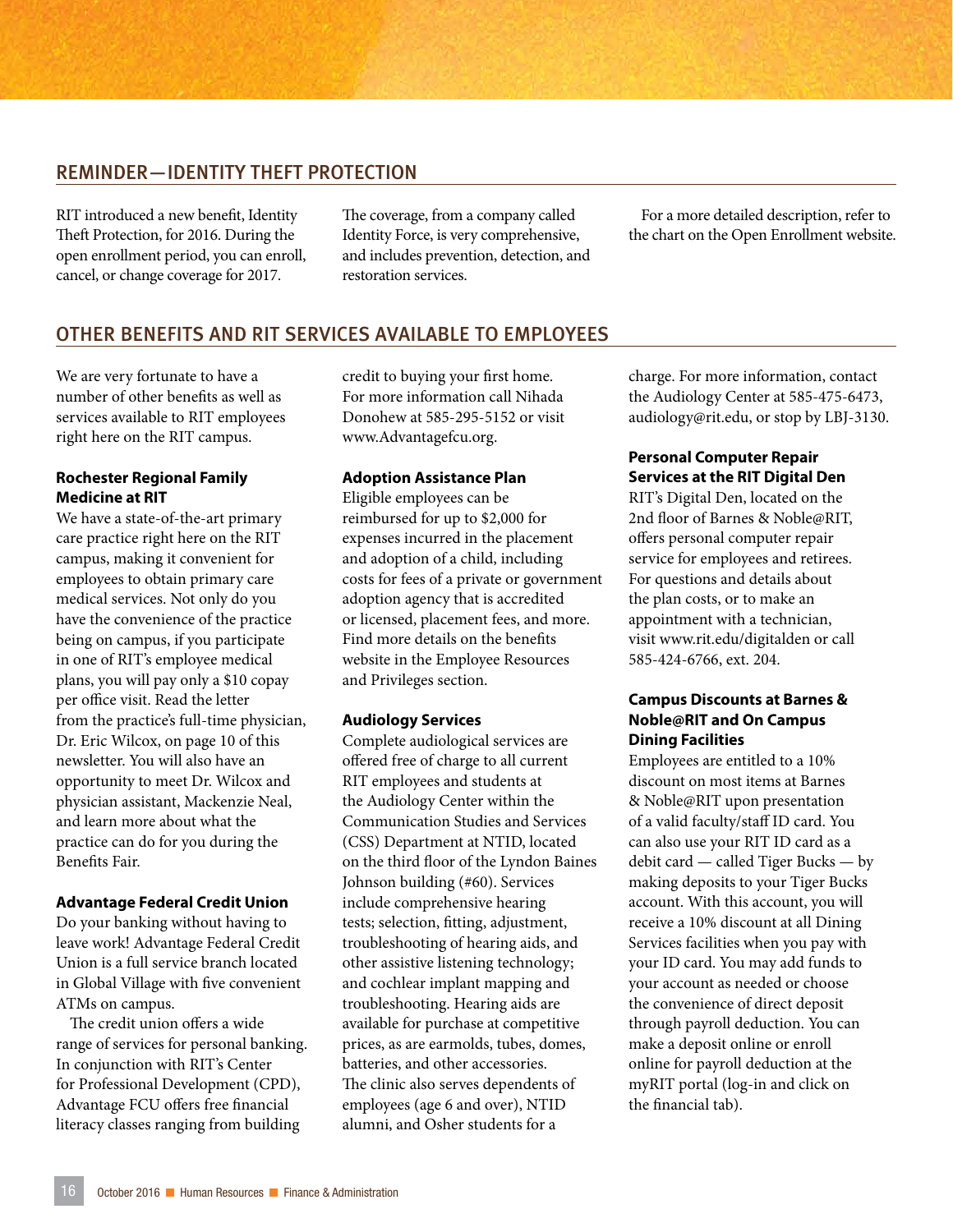#### **Student Life Center and Better Me Wellness Center**

As an RIT employee, you have free access to RIT's recreational facilities, including the Student Life Center, pool, outdoor tennis courts, running track, and nature trails. The Better Me Wellness Center, located in the southwest corner of the Global Village plaza, is open 24/7 and requires RIT card swipe access. You will find a state-of-the-art express fitness room with treadmills, elliptical machines, a bike, leg press, universal gym, and free weights.

#### **Wallace Library**

You can take advantage of the many services offered through the Wallace Library, including access to e-books, e-journals, streaming videos, databases, books, journals, and DVDs, plus expert assistance by its staff. Current RIT identification is required to access electronic resources and to check out materials. Go to http://library.rit.edu for more information.

#### **Margaret's House**

Find on-campus quality care and education for children eight weeks to eight years of age at Margaret's House. Margaret's House serves mainly children of students, staff,

and faculty, but is open to families from the surrounding communities.

#### **RARES Discount Program**

RIT is a General Member of The Rochester Area Recreation and Employee Services Association (RARES), a not-for-profit organization dedicated to employee buying power through discounts. RIT employees and retirees are automatically a participant in RARES with no added cost. To find out more about the discounts, enter the member ID#20161983 on the RARES website, www.rares.org. You can print a Member ID card directly from their website.

#### **RIT Home Owner Partnership (HOP)**

RIT partners with the City of Rochester to provide financial help for regular full-time and extended part-time employees who purchase a home in the City of Rochester. The partnership provides eligible employees with the opportunity to receive a \$3,000 forgivable loan from RIT and a \$3,000 grant from the City of Rochester. You can use these funds toward your down payment and/or closing costs for the purchase of your primary residence. And, beginning January 1, 2017, Advantage Federal Credit

Union joins the RIT program – see the announcement below. You will find more details about the program in the summary on the benefits website.

#### **Voluntary Programs: Pet Insurance, Personal Lines of Insurance, and New York's 529 Savings Program**

Through group purchasing power, RIT offers regular full-time and extended part-time employees an opportunity to purchase pet insurance medical coverage for your pets—and auto, homeowners, and other kinds of personal insurance at group rates. New York's 529 College Savings Program Direct Plan provides a flexible, convenient, and low-cost way to save for college. The program features a wide range of investment choices, tax-free withdrawals when used for qualified higher education expenses, and contributions that are taxdeductible (up to certain limits) for New York state residents. For more details on these programs, refer to the information in the Voluntary Programs summary on the benefits website. You can enroll in these programs at any time; you do not need to make an election during the benefits enrollment period.

#### **ADVANTAGE FEDERAL CREDIT UNION JOINS RIT HOME OWNER PARTNERSHIP!**

The RIT Home Owner Partnership just got even better! Thanks to the generosity of Advantage FCU, eligible RIT employees who take advantage of the opportunity to purchase a home in the City of Rochester will qualify for \$9,000 in assistance.

In addition to the \$3,000 from RIT and the \$3,000 from the City of Rochester, beginning January 1, 2017, if you obtain your mortgage through Advantage FCU, you will be eligible for an additional \$3,000 from Advantage. That can go a long way toward

helping make your new home affordable! And, even better, no Private Mortgage Insurance (PMI) will be required!

Thank you, Advantage FCU, on behalf of RIT employees who will benefit from your kind offer.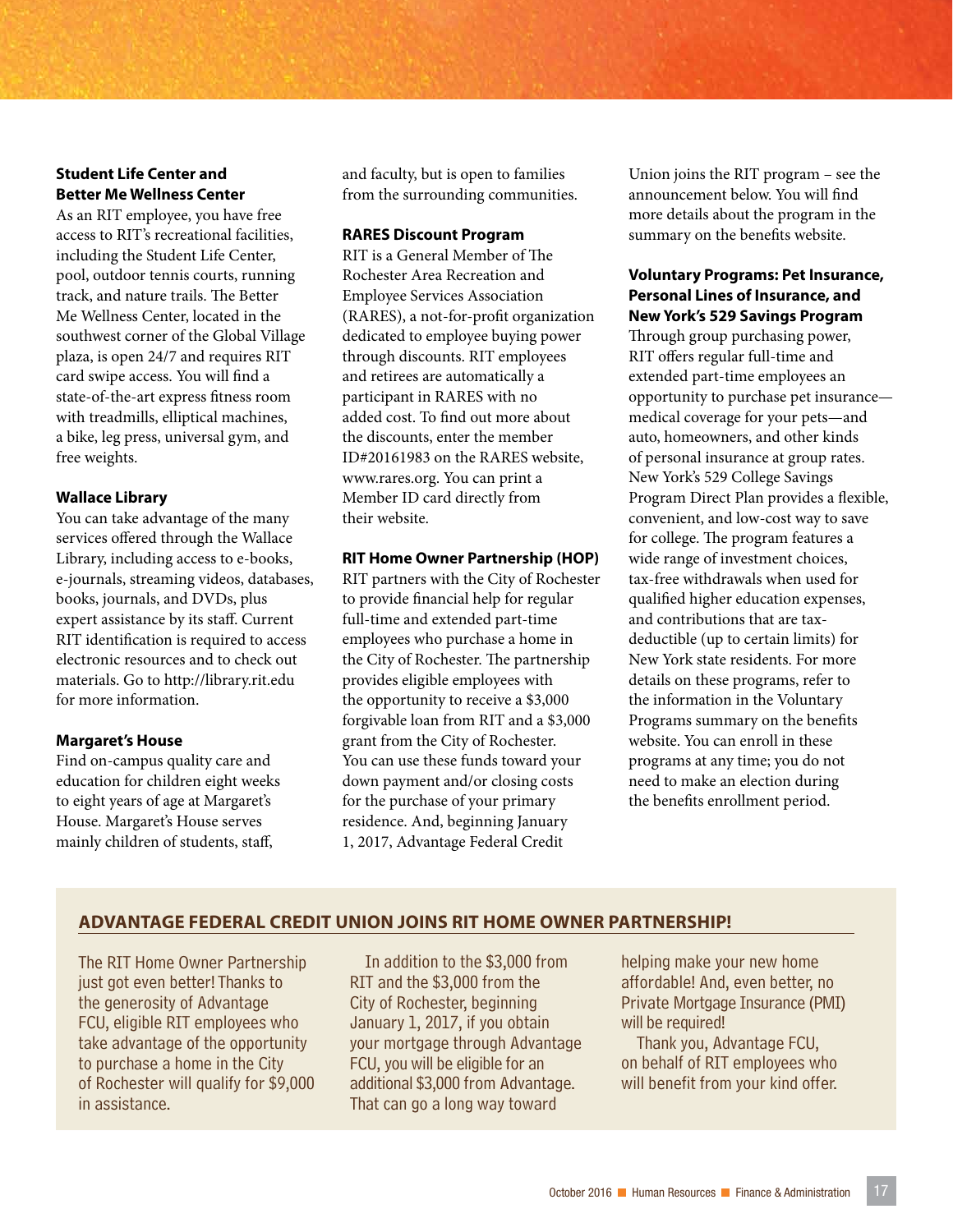### 2017 Benefits Contribution Rates

#### MEDICAL, VISION & DENTAL RATES

|                                     | Per Pay Period Employee Contribution                          |                                             |                                                         |                                             |                                                               |
|-------------------------------------|---------------------------------------------------------------|---------------------------------------------|---------------------------------------------------------|---------------------------------------------|---------------------------------------------------------------|
|                                     |                                                               |                                             | <b>FULL-TIME SALARY LEVEL 1*</b><br>Salary $<$ \$42,000 |                                             | <b>FULL-TIME SALARY LEVEL 2*</b><br>Salary = $$42,000-88,999$ |
| <b>PLAN</b>                         | LEVEL OF<br><b>COVERAGE</b>                                   | <b>EXEMPT</b><br>(24 Deductions)            | <b>NON-EXEMPT</b><br>(26 Deductions)                    | <b>EXEMPT</b><br>(24 Deductions)            | <b>NON-EXEMPT</b><br>(26 Deductions)                          |
| <b>Blue Point2 POS A</b>            | · Individual<br>• 2 Person<br>• Family<br>• One Parent Family | \$52.87<br>\$125.99<br>\$172.41<br>\$145.32 | \$48.81<br>\$116.30<br>\$159.15<br>\$134.14             | \$77.60<br>\$168.88<br>\$237.81<br>\$196.61 | \$71.63<br>\$155.89<br>\$219.52<br>\$181.48                   |
| <b>Blue Point2 POS B</b>            | · Individual<br>• 2 Person<br>• Family<br>• One Parent Family | \$45.40<br>\$105.55<br>\$153.95<br>\$114.52 | \$41.91<br>\$97.43<br>\$142.11<br>\$105.71              | \$67.62<br>\$145.25<br>\$210.34<br>\$152.45 | \$62.42<br>\$134.08<br>\$194.16<br>\$140.72                   |
| <b>Blue Point2 POS B</b><br>No Drug | · Individual<br>• 2 Person<br>• Family<br>• One Parent Family | \$<br>2.60<br>\$26.37<br>\$57.48<br>\$28.18 | \$2.40<br>\$24.34<br>\$53.06<br>\$26.01                 | \$16.71<br>\$39.80<br>\$79.94<br>\$45.44    | \$15.42<br>\$36.74<br>\$73.79<br>\$41.94                      |
| <b>Blue Point2 POS D</b>            | · Individual<br>• 2 Person<br>• Family<br>• One Parent Family | \$<br>2.92<br>\$32.04<br>\$63.00<br>\$34.38 | \$ 2.70<br>\$29.57<br>\$58.16<br>\$31.74                | \$19.33<br>\$45.69<br>\$85.48<br>\$51.78    | \$17.85<br>\$42.17<br>\$78.91<br>\$47.80                      |
| <b>Vision Care Plan</b>             | · Individual<br>• 2 Person<br>• Family                        | \$<br>4.82<br>9.63<br>\$15.51               | 4.45<br>\$<br>8.89<br>\$<br>\$14.31                     | \$<br>4.82<br>9.63<br>\$<br>\$15.51         | 4.45<br>$\mathbb{S}$<br>8.89<br>\$<br>\$14.31                 |
| Dental Plan -<br><b>Standard</b>    | · Individual<br>• 2 Person<br>• Family                        | \$.<br>4.50<br>\$10.51<br>\$15.98           | 4.15<br>\$<br>9.70<br>\$<br>\$14.75                     | \$4.50<br>\$10.51<br>\$15.98                | 4.15<br>\$.<br>9.70<br>\$<br>\$14.75                          |
| Dental Plan -<br><b>Enhanced</b>    | · Individual<br>• 2 Person<br>$\bullet$ Family                | \$8.54<br>\$20.56<br>\$31.52                | \$7.88<br>\$18.98<br>\$29.09                            | \$8.54<br>\$20.56<br>\$31.52                | \$7.88<br>\$18.98<br>\$29.09                                  |

*There is a separate schedule for adjuncts and part-time employees.* 

#### LIFE INSURANCE RATES

#### *Basic Life Insurance*

Fully paid for by RIT for full-time employees. No employee cost.

#### *Supplemental and Spouse Life Insurance*

The rates for Supplemental and Spouse Life Insurance are shown in the chart at right. The rate for spouse coverage is based on the employee's (your) age and your spouse's smoking status.

#### *Child Life Insurance*

The Child Life Insurance cost per pay period is the same regardless of the number of children covered.

| \$10,000 coverage:   | \$20,000 coverage:   |
|----------------------|----------------------|
| \$0.69 if non-exempt | \$1.39 if non-exempt |
| (26 pay periods)     | (26 pay periods)     |
| \$0.75 if exempt     | \$1.50 if exempt     |
| (24 pay periods)     | (24 pay periods)     |

#### Monthly Rate per \$1,000 of Coverage

AGE AS OF 1/1/17 NON-SMOKER SMOKER 29 and under | \$0.041 | \$0.077 30-34 \$0.05 \$0.122 35-39 \$0.077 \$0.189 40-44 \$0.099 \$0.248 45-49 \$0.162 \$0.405  $50-54$   $\$0.275$   $\$0.657$ 55-59 \$0.423 \$0.909 60-64 \$0.567 \$1.116 65-69 \$1.098 \$1.971 70-74 \$2.043 \$3.267 75 and over | \$3.825 | \$5.274

#### LTD RATES

*Basic LTD* Fully paid for by RIT for full-time employees. No employee cost.

*Supplemental LTD* \$0.18 per \$100 of base pay (fulltime employees only)

To determine the amount of your desired coverage and associated costs, log into Employee Self-Service office or use the insurance contribution calculator available on the HR website In the Protecting Your Income section. If you don't have access to the internet, but would like your coverage and contribution amounts calculated for you, contact your benefits representative for assistance.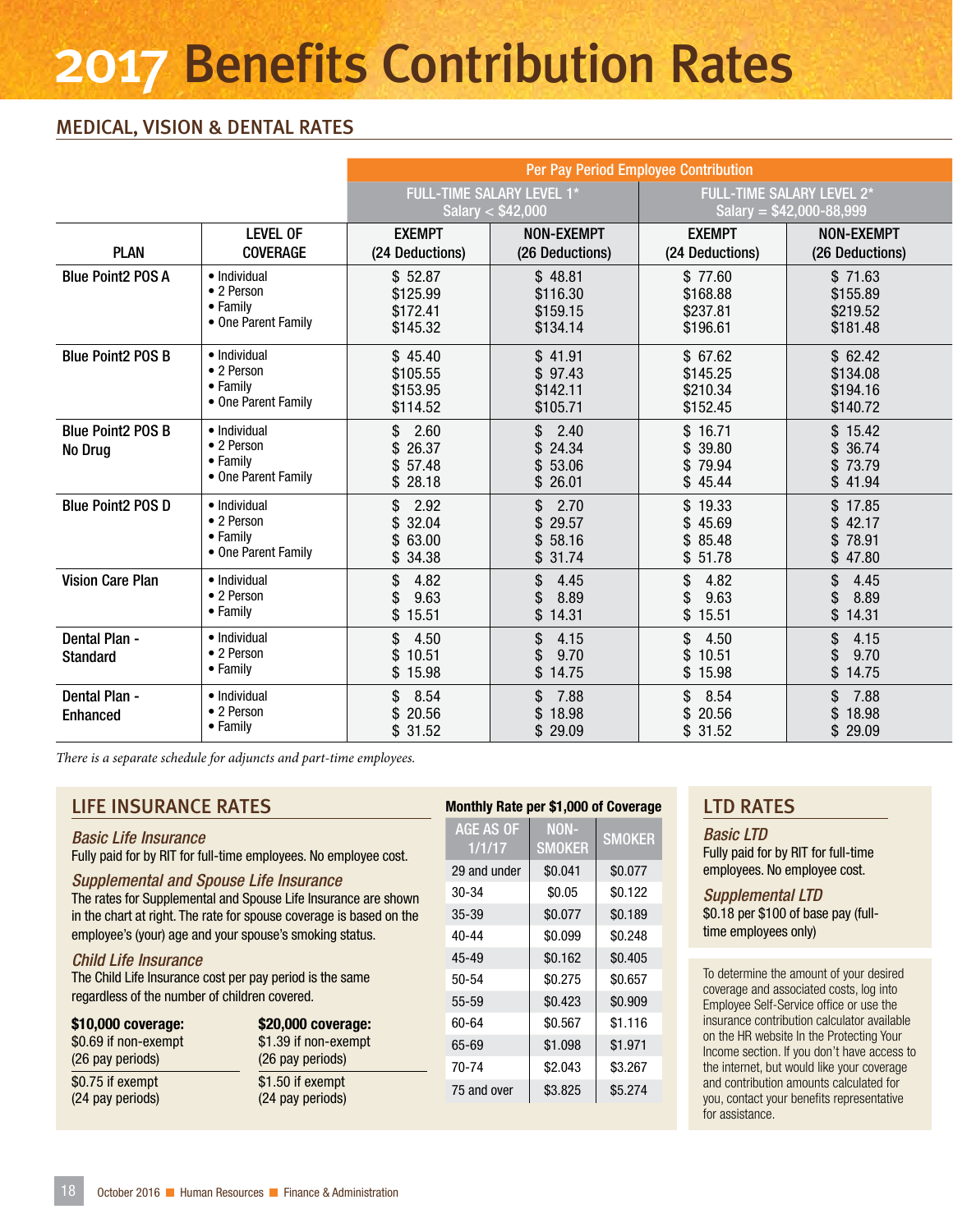Your coverage and contribution amounts for your benefits choices are displayed on the enrollment screens when you log in to Employee Self-Service. Refer to the detailed plan information to determine which plan is right for you.

| <b>Per Pay Period Employee Contribution</b> |                                         |                                     |                                         |                                     |                                     |  |
|---------------------------------------------|-----------------------------------------|-------------------------------------|-----------------------------------------|-------------------------------------|-------------------------------------|--|
| <b>FULL-TIME SALARY LEVEL 3*</b>            |                                         | <b>FULL-TIME SALARY LEVEL 4*</b>    |                                         | <b>EXTENDED PART-TIME</b>           |                                     |  |
| Salary = $$89,000-132,999$                  |                                         | Salary = $$133,000$                 |                                         | <b>All Salaries</b>                 |                                     |  |
| <b>EXEMPT</b>                               | <b>NON-EXEMPT</b>                       | <b>EXEMPT</b>                       | <b>NON-EXEMPT</b>                       | <b>EXEMPT</b>                       | <b>NON-EXEMPT</b>                   |  |
| (24 Deductions)                             | (26 Deductions)                         | (24 Deductions)                     | (26 Deductions)                         | (24 Deductions)                     | (26 Deductions)                     |  |
| \$90.35                                     | \$83.40                                 | \$102.75                            | \$94.85                                 | \$122.99                            | \$113.53                            |  |
| \$190.05                                    | \$175.43                                | \$213.04                            | \$196.65                                | \$270.95                            | \$250.10                            |  |
| \$264.20                                    | \$243.88                                | \$293.11                            | \$270.56                                | \$346.19                            | \$319.56                            |  |
| \$220.71                                    | \$203.73                                | \$246.59                            | \$227.62                                | \$298.48                            | \$275.52                            |  |
| \$79.53                                     | \$73.41                                 | \$91.13                             | \$84.12                                 | \$113.91                            | \$105.15                            |  |
| \$164.30                                    | \$151.66                                | \$185.32                            | \$171.07                                | \$249.53                            | \$230.34                            |  |
| \$234.24                                    | \$216.22                                | \$260.85                            | \$240.78                                | \$321.34                            | \$296.62                            |  |
| \$170.57                                    | \$157.45                                | \$192.35                            | \$177.55                                | \$261.33                            | \$241.22                            |  |
| \$24.56                                     | \$22.67                                 | \$32.02                             | \$29.56                                 | \$62.20                             | \$57.42                             |  |
| \$50.35                                     | \$46.47                                 | \$62.75                             | \$57.92                                 | \$142.42                            | \$131.47                            |  |
| \$96.42                                     | \$89.01                                 | \$112.55                            | \$103.89                                | \$189.15                            | \$174.60                            |  |
| \$56.25                                     | \$51.92                                 | \$69.48                             | \$64.14                                 | \$156.49                            | \$144.45                            |  |
| \$27.06                                     | \$24.98                                 | \$34.43                             | \$31.78                                 | \$47.03                             | \$43.41                             |  |
| \$56.20                                     | \$51.88                                 | \$68.54                             | \$63.27                                 | \$147.76                            | \$136.39                            |  |
| \$101.80                                    | 93.97                                   | \$117.81                            | \$108.74                                | \$194.54                            | \$179.58                            |  |
| \$62.59                                     | \$57.77                                 | \$75.76                             | \$ 69.93                                | \$161.79                            | \$149.35                            |  |
| 4.82<br>\$<br>9.63<br>\$<br>\$15.51         | 4.45<br>\$<br>8.89<br>\$<br>\$14.31     | 4.82<br>\$<br>9.63<br>\$<br>\$15.51 | 4.45<br>\$.<br>8.89<br>\$14.31          | 4.82<br>\$<br>9.63<br>\$<br>\$15.51 | 4.45<br>\$<br>8.89<br>\$<br>\$14.31 |  |
| \$<br>4.50<br>10.51<br>\$<br>\$15.98        | 4.15<br>\$<br>9.70<br>\$<br>14.75<br>\$ | \$4.50<br>\$10.51<br>\$15.98        | 4.15<br>$\mathbb{S}$<br>9.70<br>\$14.75 | \$<br>7.00<br>\$16.35<br>\$24.88    | \$<br>6.46<br>\$15.09<br>\$22.96    |  |
| \$<br>8.54<br>20.56<br>\$<br>\$31.52        | 7.88<br>\$<br>18.98<br>\$<br>\$29.09    | \$8.54<br>\$20.56<br>\$31.52        | \$<br>7.88<br>\$18.98<br>\$29.09        | \$11.04<br>\$26.41<br>\$40.41       | \$10.19<br>\$24.37<br>\$37.30       |  |

#### AD&D INSURANCE RATES

#### *Basic AD&D Insurance*

Fully paid for by RIT for full-time employees. No employee cost.

*Supplemental AD&D Insurance:* \$0.018 per \$1,000 of coverage.

*Spouse AD&D Insurance:* \$0.026 per \$1,000 of coverage.

#### *Child AD&D Insurance*

The Child AD&D Insurance cost per pay period is the same regardless of the number of children covered.

#### \$10,000 coverage:

\$0.12 if non-exempt (26 pay periods) \$0.13 if exempt (24 pay periods)

#### \$20,000 coverage:

\$0.24 if non-exempt (26 pay periods) \$0.26 if exempt (24 pay periods)

#### BENEFLEX ANNUAL MAXIMUMS

*Dependent Day Care Spending Account* \$5,000 (IRS maximum for all employers, per family)

*Health Care Spending Account*  \$2,550 (IRS max for all participants)

#### GROUP LEGAL SERVICES

*Hyatt Legal Plan* \$8.65 per pay period if non-exempt (26 pay periods)

\$9.38 per pay period if exempt (24 pay periods)

*There is a separate schedule for adjuncts and part-time employees. \*Salary as of 1/1/17 or hire date, if later*

#### IDENTITY THEFT PROTECTION RATES

The following rates are per person age 18 or over

*IDENTITY FORCE UltraSecure* \$4.59 per pay period if non-exempt (26 pay periods)

\$4.98 per pay period if exempt (24 pay periods)

*If you elect coverage for yourself and one other person age 18 or over, you can cover all your children under age 18 with no extra cost.*

*If you elect coverage for only yourself and no other person age 18 or older, the following rates are per child under age 18.*

*IDENTITY FORCE for Children* \$1.27 per pay period if non-exempt (26 pay periods) \$1.38 per pay period if exempt (24 pay periods)